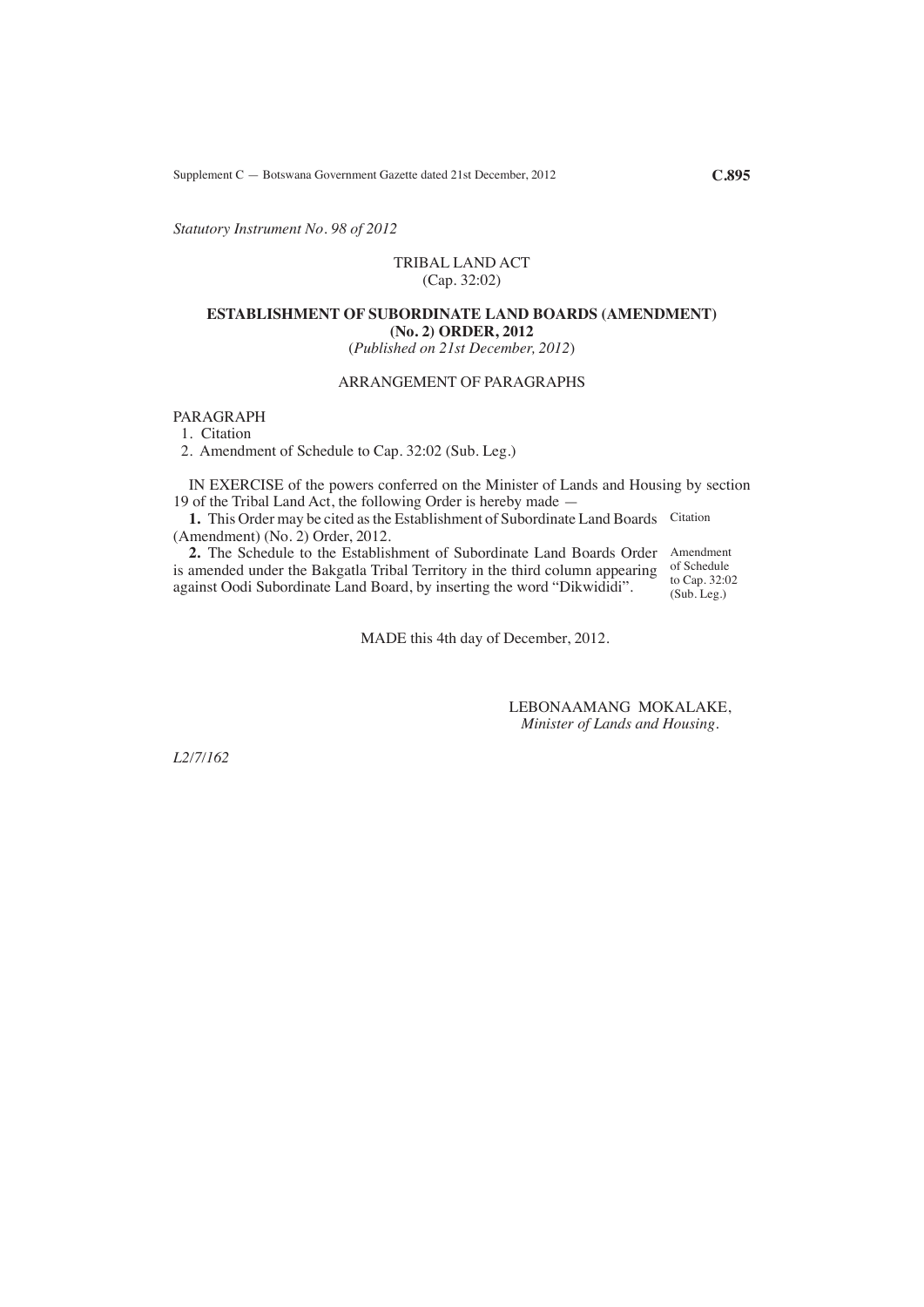**C.896**

*Statutory Instrument No. 99 of 2012*

## CIVIL AVIATION ACT (Cap. 71:01)

# **CIVIL AVIATION (AIRCRAFT ACCIDENT AND INCIDENT INVESTIGATION) REGULATIONS, 2012**

(*Published on 21st December, 2012*)

# ARRANGEMENT OF REGULATIONS

# REGULATION

# PART I – *Preliminary*

- 1. Citation
- 2. Interpretation

PART II – *Investigations generally*

- 3. Accident investigations
- 4. Form and conduct of investigations
- 5. Accident and Incident Investigation Manual

## PART III – *Accident investigations, advisers and other support personnel*

- 6. Accidents Investigators
- 7. Powers of Accident Investigators
- 8. Conflict of interest

#### PART IV – *Manner of carrying out investigations*

- 9. Who may carry out investigations
- 10. Notification of accidents and incidents
- 11. Accident or incident involving civil aircraft
- 12. Notice to public
- 13. Appointment of accredited representative, adviser, etc.
- 14. Accredited representatives and advisers from contracting States
- 15. Observers
- 16. Assistance to families and survivors
- 17. Removal of damaged aircraft
- 18. Protection of evidence, custody and removal of aircraft
- 19. Flight recorders read-out
- 20. Autopsy examination
- 21. Re-opening of investigation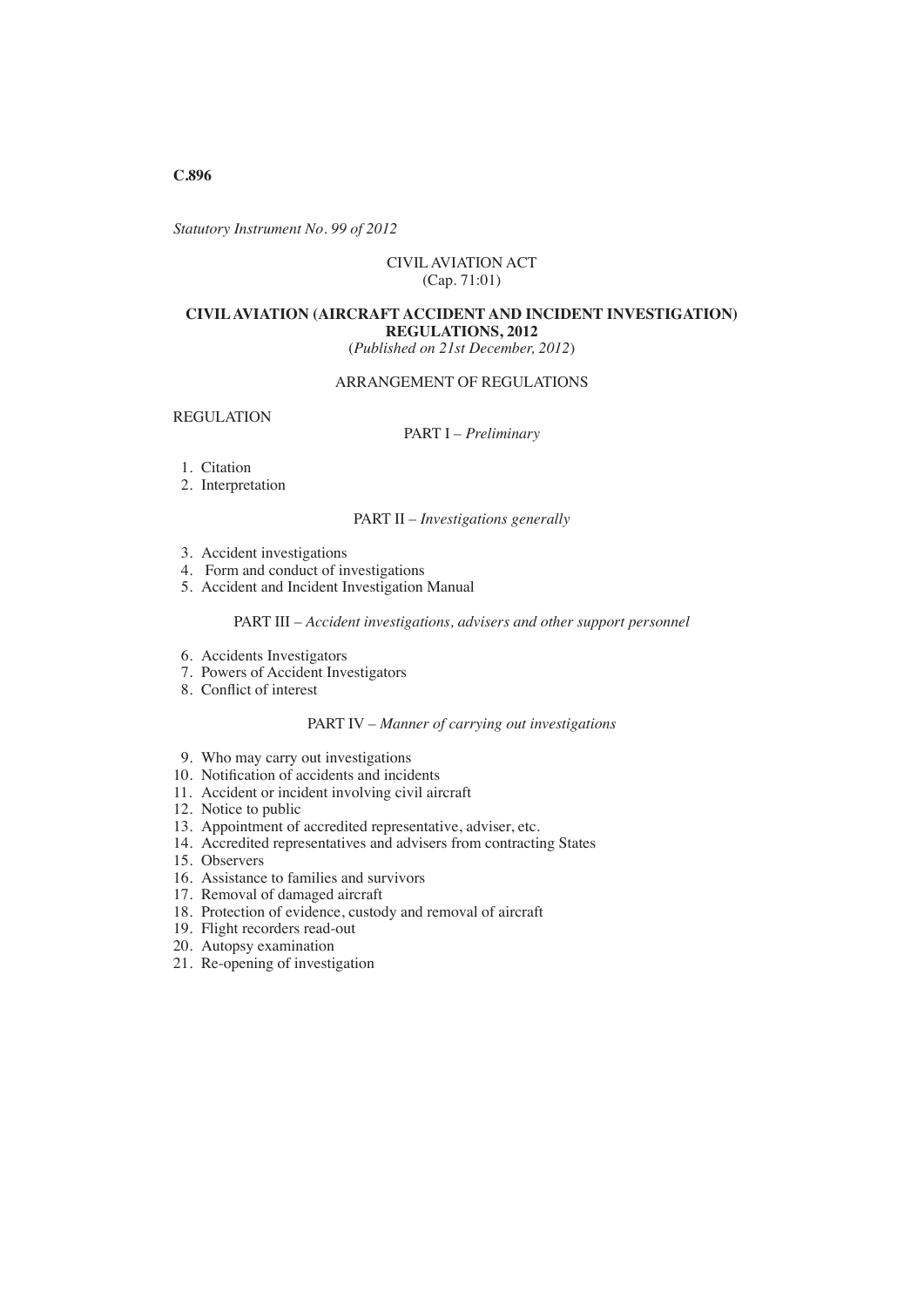#### PART V – *Investigation reports*

- 22. Investigation reports
- 23. Service of notice
- 24. Publication of final report

PART VI – *Reporting systems and databases, etc.*

- 25. Incident reporting systems
- 26. Accident and incident database
- 27. Safety recommendations

## PART VII – *Public inquiries*

- 28. Manner of carrying out public inquiries
- 29. Notice of inquiry
- 30. Powers of Commissioner
- 31. Proceedings at public inquiry
- 32. Submission of report by Commissioner
- 33. Re-opening of public inquiry

### PART VIII – *General provisions*

- 34. Non-disclosure of records
- 35. Release and disposal of aircraft and wreckage
- 36. Return and disposal of records
- 37. Penalties
- 38. Revocation and savings **SCHEDULES**

IN EXERCISE of the powers conferred on the Minister of Transport and Communications by section 68 of the Civil Aviation Act, the following Regulations are hereby made —

## PART I – *Preliminary*

**1.** These Regulations may be cited as the Civil Aviation (Accident and Incident Investigation) Regulations, 2012. Citation

**2.** In these Regulations, unless the context otherwise requires —

Interpretation

"accredited representative" means a person designated by a State, on the basis of his or her qualifications, for the purposes of participating in an investigation conducted by another State;

"adviser" means a person appointed by a State on the basis of his or her qualifications for the purpose of assisting the State's accredited representative in an investigation;

"Air Traffic Service" means air traffic services and includes flight information service, alerting service, air traffic advisory service, air traffic control service, area control service, approach control service and aerodrome service;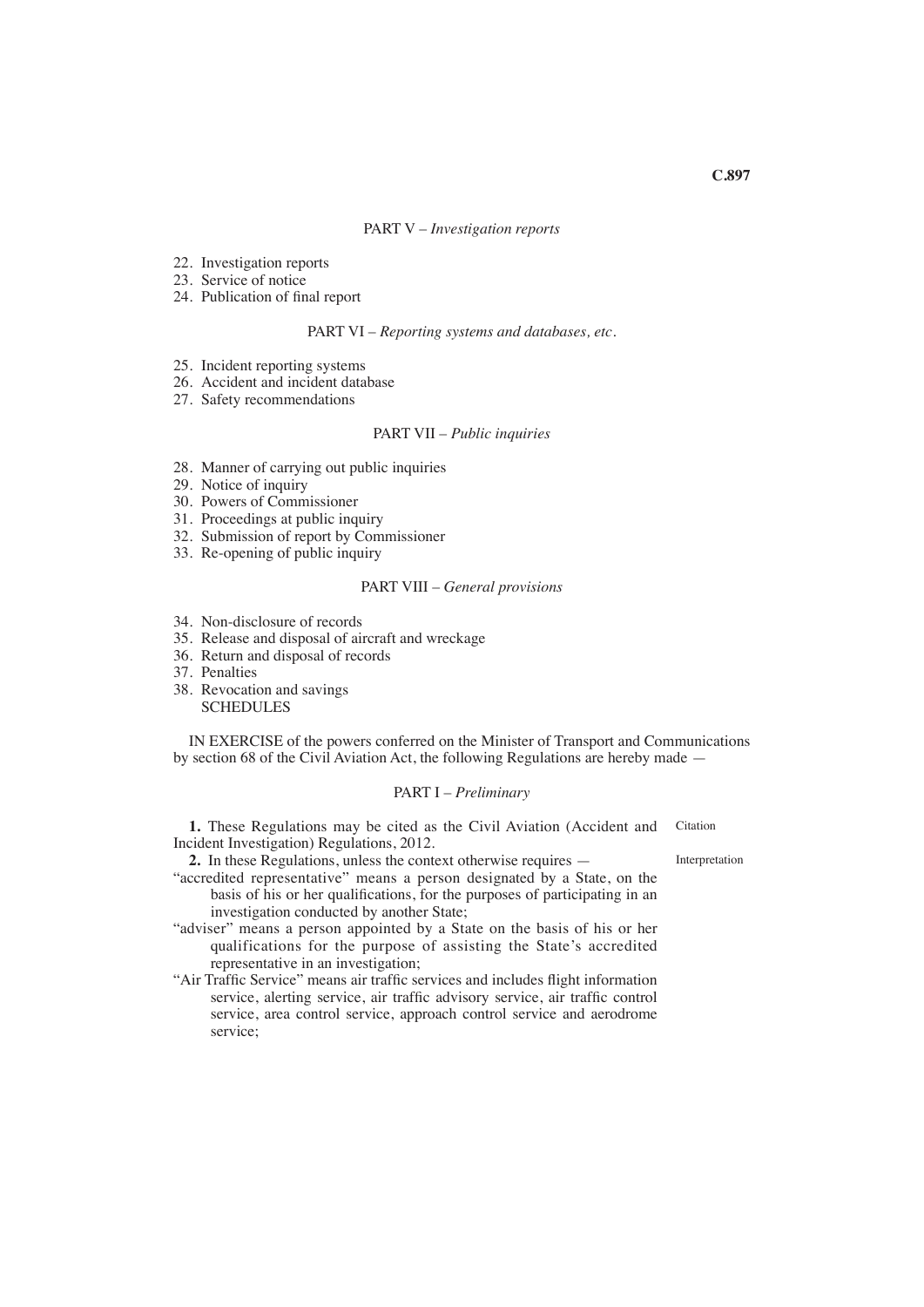- "causes" means actions, omissions, events, conditions or a combination thereof which led to an accident or incident;
- "contracting State" means any State which is a party to the Chicago Convention;
- "Director" means the Director appointed by the Minister under section 69 (2) of the Act;
- "flight recorder" means any type of recorder installed in an aircraft for the purpose of complementing accident and incident investigation;
- "investigation" means a process conducted for the purpose of finding out the cause of an accident which includes the gathering and analysis of information, the drawing of conclusions including the determination of causes and, when appropriate, the making of safety recommendations;
- "non-contracting State" means any State which is not party to the Chicago Convention;
- "pilot-in-command" means the pilot designated by the operator, or in the case of general aviation, the owner, as being in command and charged with the safe conduct of a flight;
- "preliminary report" means the communication used for the prompt dissemination of data obtained during the early stages of the investigation;
- "safety recommendation" means a proposal by the Accident Investigator-incharge, based on the information derived from the investigation and made with the intention of preventing future accidents or incidents;
- "serious injury" means an injury which is sustained by a person in an accident and which —
	- (*a*) requires hospitalisation for more than 48 hours, commencing within seven days from the date the injury was sustained;
	- (*b*) results in a fracture of any bone (except simple fractures of fingers, toes or nose);
	- (*c*) involves lacerations which cause severe haemorrhage, nerve, muscle or tendon damage;
	- (*d*) involves injury to any internal organ;
	- (*e*) involves second or third degree burns, or any burns affecting more than five per cent of the body surface; or
	- (*f*) involves verified exposure to infectious substances or injurious radiation;
- "State of design" means the State having jurisdiction over the organisation responsible for the design of the aircraft;
- "State of manufacture" means the State having jurisdiction over the organisation responsible for the final assembly of the aircraft;
- "State of occurrence" means the State in the territory of which an accident or incident occurs;
- "State of the operator" means the State in which the operator's principal place of business is located or, if there is no such place of business, the operator's permanent residence; and
- "State of registry" means the State on whose register the aircraft is entered.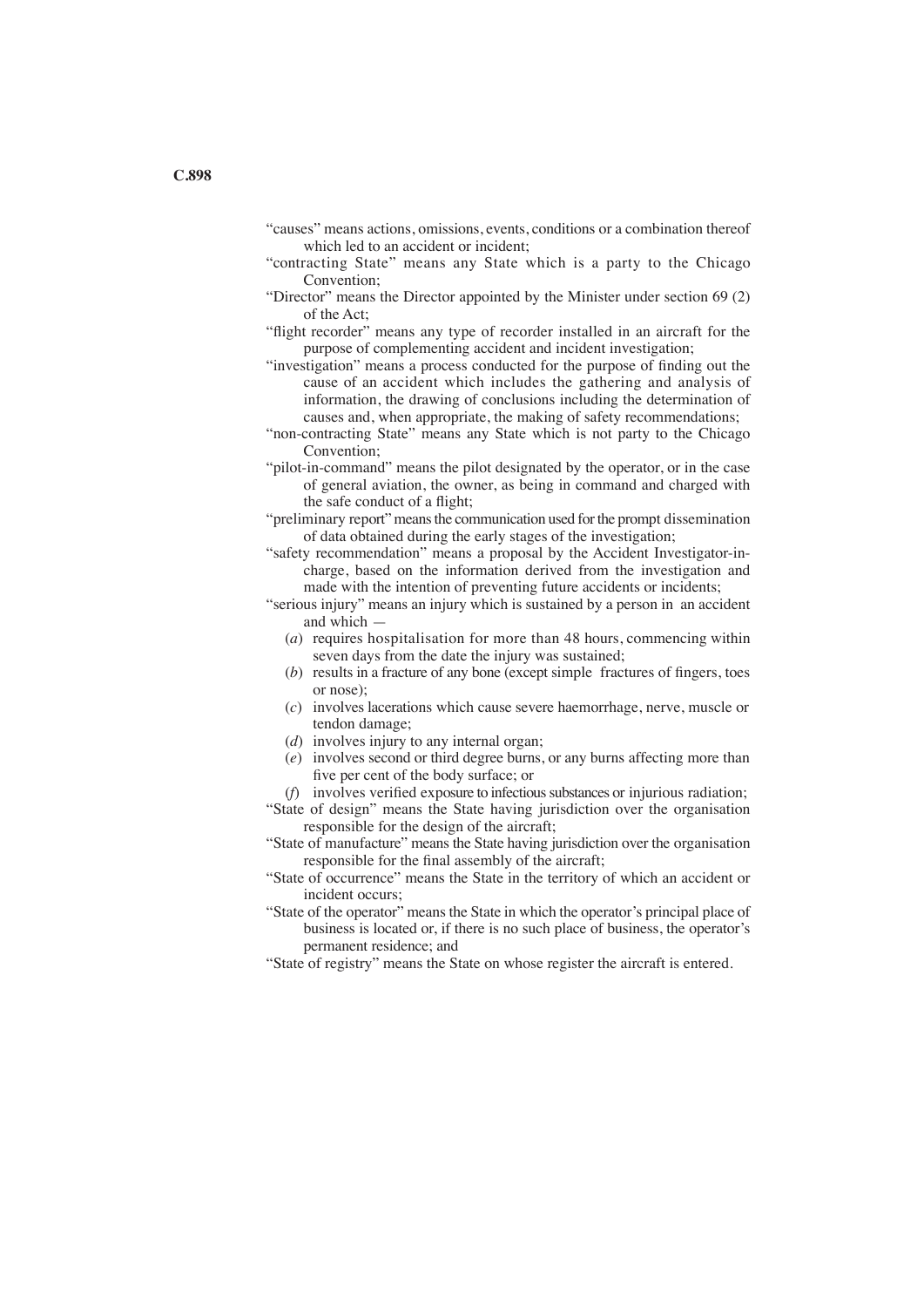#### PART II – *Investigations generally*

**3.** (1) Subject to section 75 of the Act, an investigation may be conducted to reveal hazards or deficiencies within the aviation system not directly connected with the causes of the accident or incident.

(2) An investigation into an accident or incident shall include among other things —

- (*a*) the gathering, recording and analysis of all available information and evidence on the accident or incident;
- (*b*) the determination of the facts, conditions and circumstances pertaining to the survival or non-survival of the occupants of the aircraft;
- (*c*) where possible, the determination of the cause or contributing factors of an accident or incident;
- (*d*) where appropriate, the issuance of safety recommendations; and
- (*e*) the completion of the final report required under regulation 22.
- **4.** (1) An investigation shall not be open to the public.

(2) An Accident Investigator shall have independence and unrestricted authority in the conduct of an investigation in accordance with these Regulations.

(3) The extent of investigations and the procedure to be followed in carrying out investigations required or authorised under these Regulations shall be determined by the Director, taking into account —

- (*a*) the objective of investigation as provided by the Act ;
- (*b*) the lessons expected to be drawn from the aircraft accident or incident;
- (*c*) the complexity of the investigation; and
- (*d*) the provision of Annex 13 to the Chicago Convention.

(4) Where, in the course of an investigation into an accident or a serious incident, it becomes known or is suspected that an act of unlawful interference was involved, an Accident Investigator-in-charge shall, after consultation with the Director —

- (*a*) immediately inform the police; or
- (*b*) take steps to ensure that the aviation security authorities of other contracting States concerned are informed of the fact.

(5) Any investigation conducted in accordance with these Regulations shall be independent from any judicial or administrative proceedings to determine blameworthiness or liability.

**5.** (1) The Director shall prepare an Accident and Incident Investigation Manual which shall outline in detail the policies and procedures of the functions of the accident investigation.

(2) The manual shall also contain information and instructions on planning, investigation and reporting and any other information or instructions necessary to enable the Accident Investigators to perform their duties.

Accident and Incident Investigation Manual

Form and conduct of investigations

Accident Investigations

**C.899**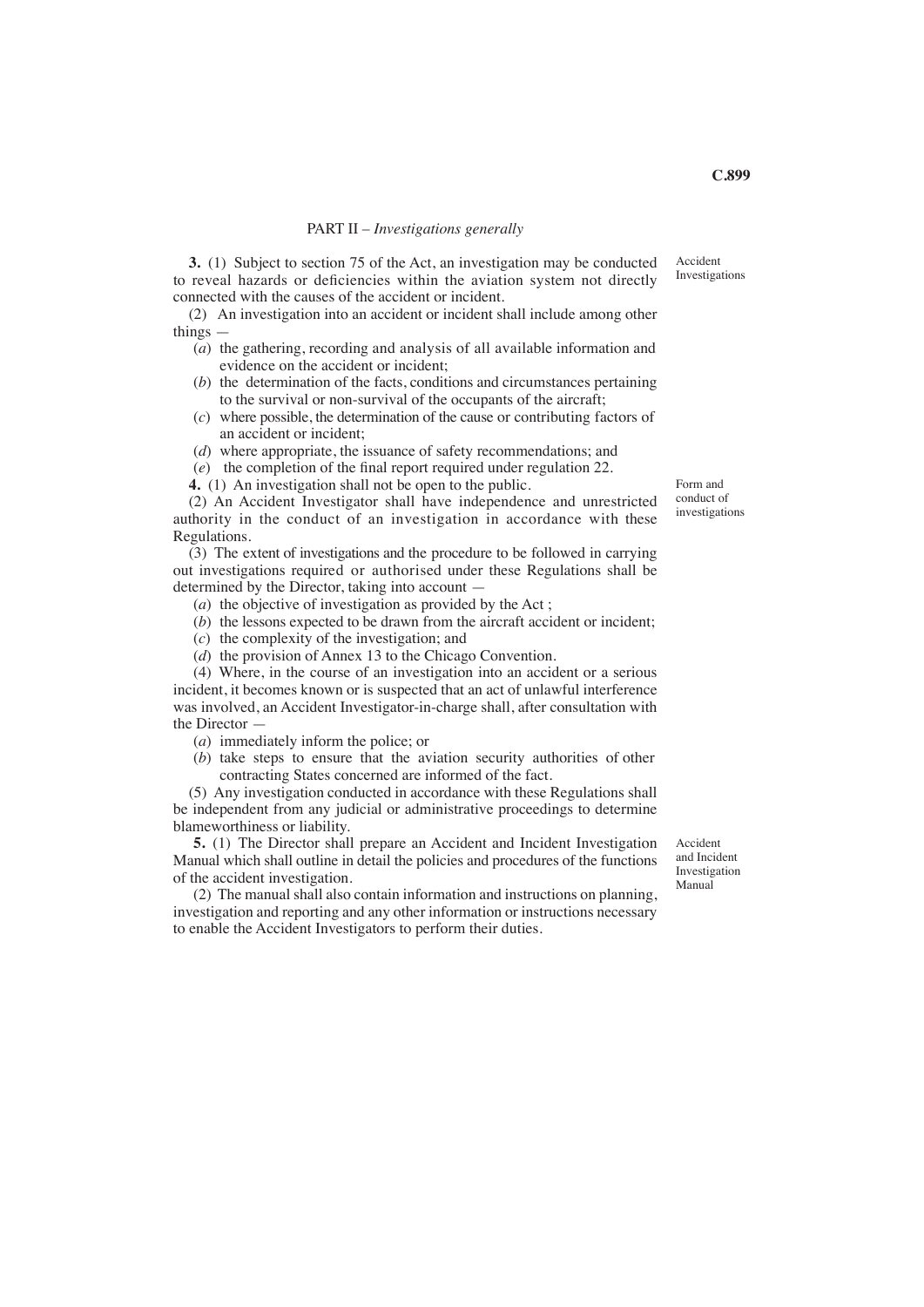#### PART III – *Accident investigations, advisers and other support personnel*

Accident Investigators **6.** (1) The Director may, where —

- (*a*) more than one Accident Investigator has been appointed to carry out an accident or incident investigation, appoint one of the Accident Investigators as an Accident Investigator-in-charge; and
- (*b*) appropriate, appoint one Accident Investigator who shall be the Accident Investigator-in-charge.

(2) The Accident Investigator-in-charge shall be the first point of call on any issue regarding an accident or incident investigation to which he or she is in charge of.

(3) The Director may appoint any person or call upon the best technical expertise from any source to assist the Accident Investigator-in-charge or any other Accident Investigator in carrying out an investigation under these Regulations.

**7.** (1) In addition to the powers provided under section 72 of the Act, the Director and an Accident Investigator-in-charge shall have power to -

- (*a*) order for immediate listing of evidence and the removal of debris or components for examination or analysis purposes;
- (*b*) immediately and access and use the contents of flight recorders, Air Traffic Services records and any other recording, which access shall be unrestricted;
- (*c*) require the flight crew, passengers and aviation personnel involved in the accident or incident to undergo such other tests including breathalyser test within a reasonable time for the purposes of the investigation; and
- (*d*) take measures, including the removal or the testing, for the preservation of or otherwise deal with any aircraft other than an aircraft involved in the accident or incident, where it appears to the Director, an Accident Investigator-in-charge or an Accident Investigator to be necessary for the purposes of the investigation.

(2) Without prejudice to the generality of subregulation (1), the Director may request another contracting State to provide such information, facilities or experts as the Director may consider necessary for the purposes of an investigation.

**8.** (1) The Director shall not appoint a person as an Accident Investigator if the person is directly or indirectly, as the owner, shareholder, director, officer, partner or otherwise, engaged in —

- (*a*) an air transportation undertaking or business; or
- (*b*) the manufacture or distribution of air transportation plant or equipment, except where the distribution is merely incidental to the general merchandising of goods.

(2) During the term of office of an Accident Investigator, in addition to the prohibitions under subregulation (1), the Accident Investigator shall not —

- (*a*) accept or hold any office or employment; or
- (*b*) carry on any activity, inconsistent with the performance of the Investigator's duties.

Powers of Accident Investigators

Conflict of interest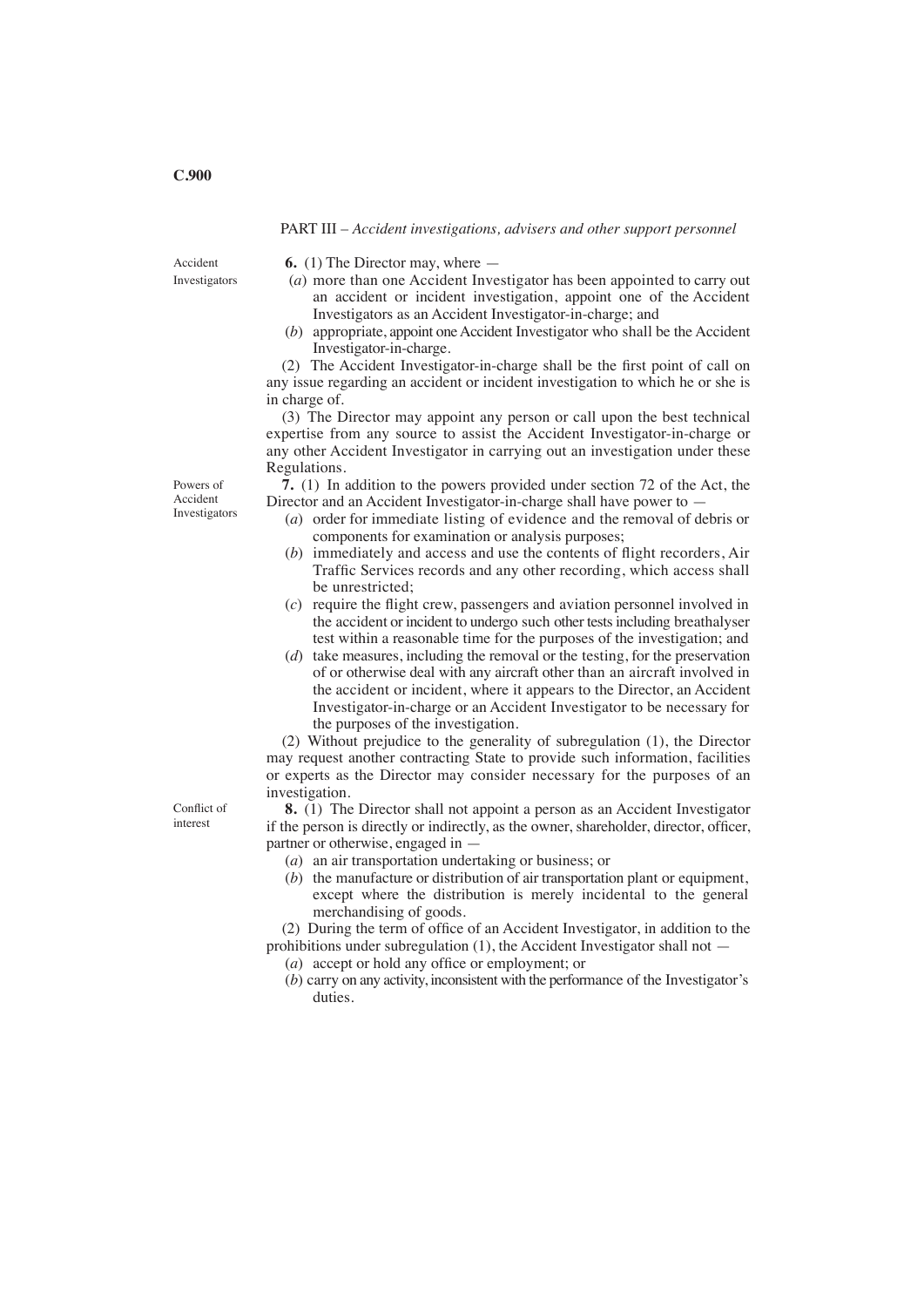#### PART IV – *Manner of carrying out investigations*

**9.** (1) The Director may, with the approval of the Minister, delegate the task of carrying out an investigation into an accident or a serious incident to another contracting State or accident investigation authority by mutual consent or arrangement made in a Memorandum of Understanding for a specified period of time, or on ad hoc basis.

(2) Where the Director delegates the task of carrying out an investigation to another contracting State or accident investigation authority, he or she shall facilitate investigation carried out by the Accident Investigator appointed by the contracting State or accident investigation authority conducting the investigation.

(3) The Director may carry out, or cause an Accident Investigator to carry out, an investigation into an accident or incident where the task of carrying out the investigation has been delegated to Botswana by another contracting State in accordance with paragraphs 5.1, 5.2 or 5.3 of Annex 13 to the Chicago Convention.

**10.** (1) Any person who becomes aware of an accident or a serious incident that occurs —

- (*a*) in or over Botswana; or
- (*b*) outside Botswana which involves a Botswana registered aircraft or an aircraft operated by a Botswana operator,

shall, as soon as is practicable after he or she becomes aware of the accident or serious incident, notify by indicating the place where the accident has occurred, to any of the following persons by the quickest means of communication available —

- (i) the Director,
- (ii) the nearest air traffic service or airport authority,
- (iii) the Police.
- (iv) military personnel, or
- (v) the nearest local government authority.

(2) The persons listed in subregulation (1) (ii) to (*v*), shall, on being notified of an accident or serious incident, immediately notify the Director.

(3) Subject to subregulation (1), the Director shall, not later than 24 hours after becoming aware of the accident or serious incident, record the following information —

- (*a*) in the case of an accident, the identification abbreviation "ACCID" or, in the case of a serious incident, the identification abbreviation "INCID";
- (*b*) the manufacturer, model, nationality, registration marks and serial number of the aircraft;
- (*c*) the name of the owner, operator or hirer, if any, of the aircraft;
- (*d*) the name of the pilot-in-command;
- (*e*) the date and time (local time or UTC) of the accident or serious incident;
- (*f*) the last point of departure and the point of intended landing of the aircraft;
- (*g*) the location of the accident or incident with reference to some easily defined geographical point and the latitude and longitude;

Notification of accidents and incidents

Who may carry out investigations

**C.901**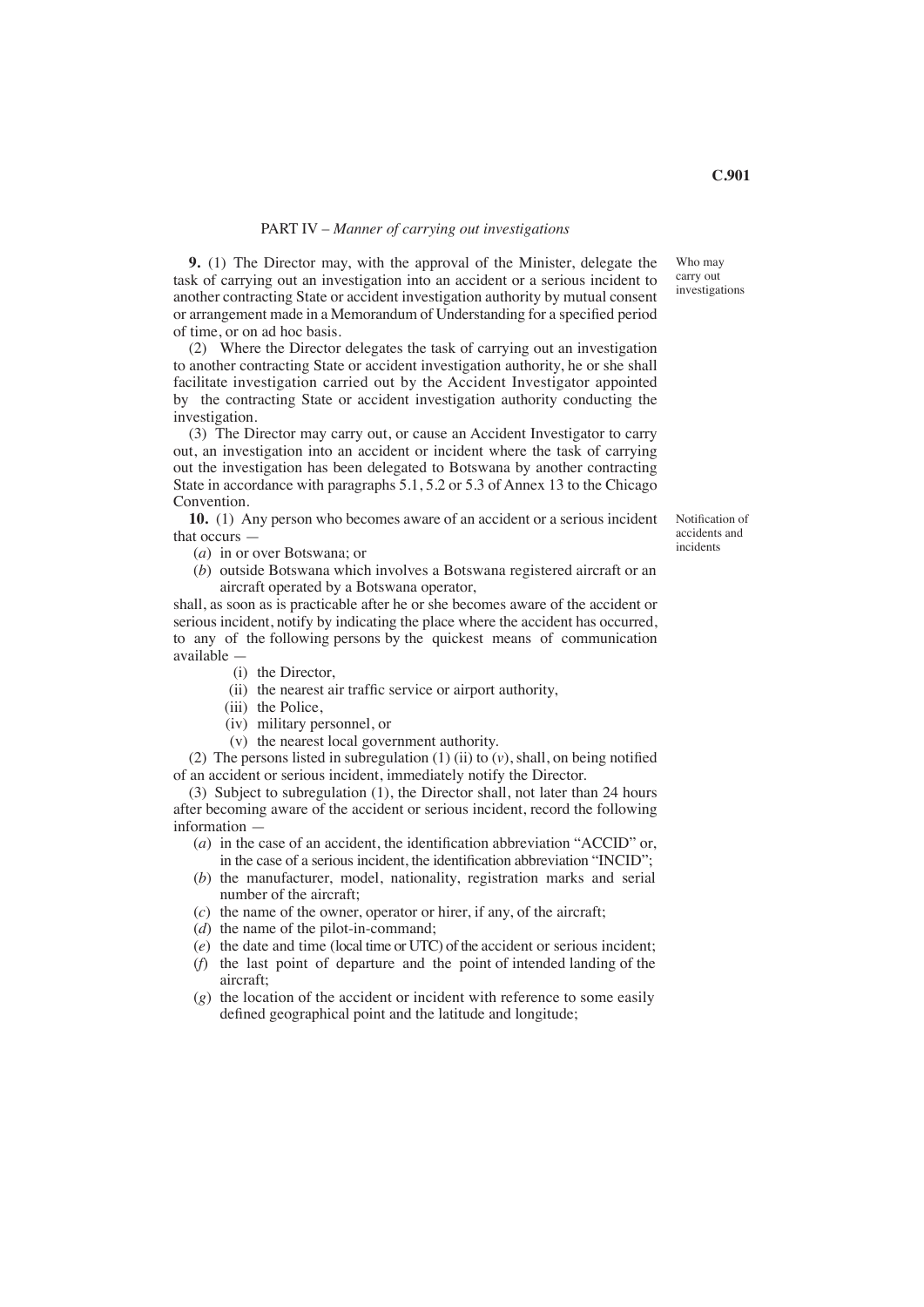- (*h*) the number of crew members, passengers or other persons respectively killed or seriously injured as a result of the accident;<br>(i) a description of the accident or serious incident and the
- a description of the accident or serious incident and the extent of damage to the aircraft;
- (*j*) an indication as to the extent of the conduct of the investigation or the extent of the investigation proposed to be delegated by the Director;
- (*k*) the physical characteristics of the area in which the accident or serious incident occurred and an indication of access difficulties or special requirements to reach the site;
- (*l*) his or her identification and the originating authority; and
- (*m*) the means by which the Accident Investigator-in-charge and the accident investigation authority of the State of occurrence may be contacted, where the accident or serious incident occurred outside Botswana.
- (4) Where an incident, other than a serious incident, occurs —
- (*a)* in or over Botswana; or
- (*b*) outside Botswana,

which involves a Botswana registered aircraft or an aircraft operated by a Botswana operator, the relevant person or hirer of the aircraft shall send to the Director, such information as is in his or her possession or control with respect to the incident.

- (5) In this regulation "relevant person" means —
- (*a*) the pilot-in-command, operator or the owner of the aircraft at the time of the accident or incident; or
- (*b*) where the incident occurs on or adjacent to an aerodrome in Botswana, the owner or operator of the aerodrome.

**11.** (1) Where an accident or a serious incident occurs in Botswana involving a civil aircraft, the Director shall —

- (*a*) with the least possible delay and by the quickest means of communication available, forward a notification of the accident orseriousincident containing information referred to in regulation 10 (2) as may be available —
	- (i) to a contracting State being the State of registry, the State of operator, the State of design or the State of manufacture, and
	- (ii) where the aircraft is of a maximum certificated take-off mass of more than 2 250 kilograms or a turbo jet powered aircraft, to the International Civil Aviation Organisation;
- (*b)* inform the State of registry, State of operator, State of design or State of manufacture either in the communication forwarding the notification or as soon as possible as to —
	- (i) whether, and the extent to which, an investigation may be conducted or is proposed to be delegated to another contracting State; and
	- (ii) the means by which the Director and the Accident Investigator in-charge may be contacted; and
- (*c*) as soon as is practicable to do so, provide the State of registry, operator, design or manufacture with any other information referred to in regulation 10 (2) which subsequently becomes available to the Director and any other relevant information pertaining to the accident or serious incident.

Accident or incident involving civil aircraft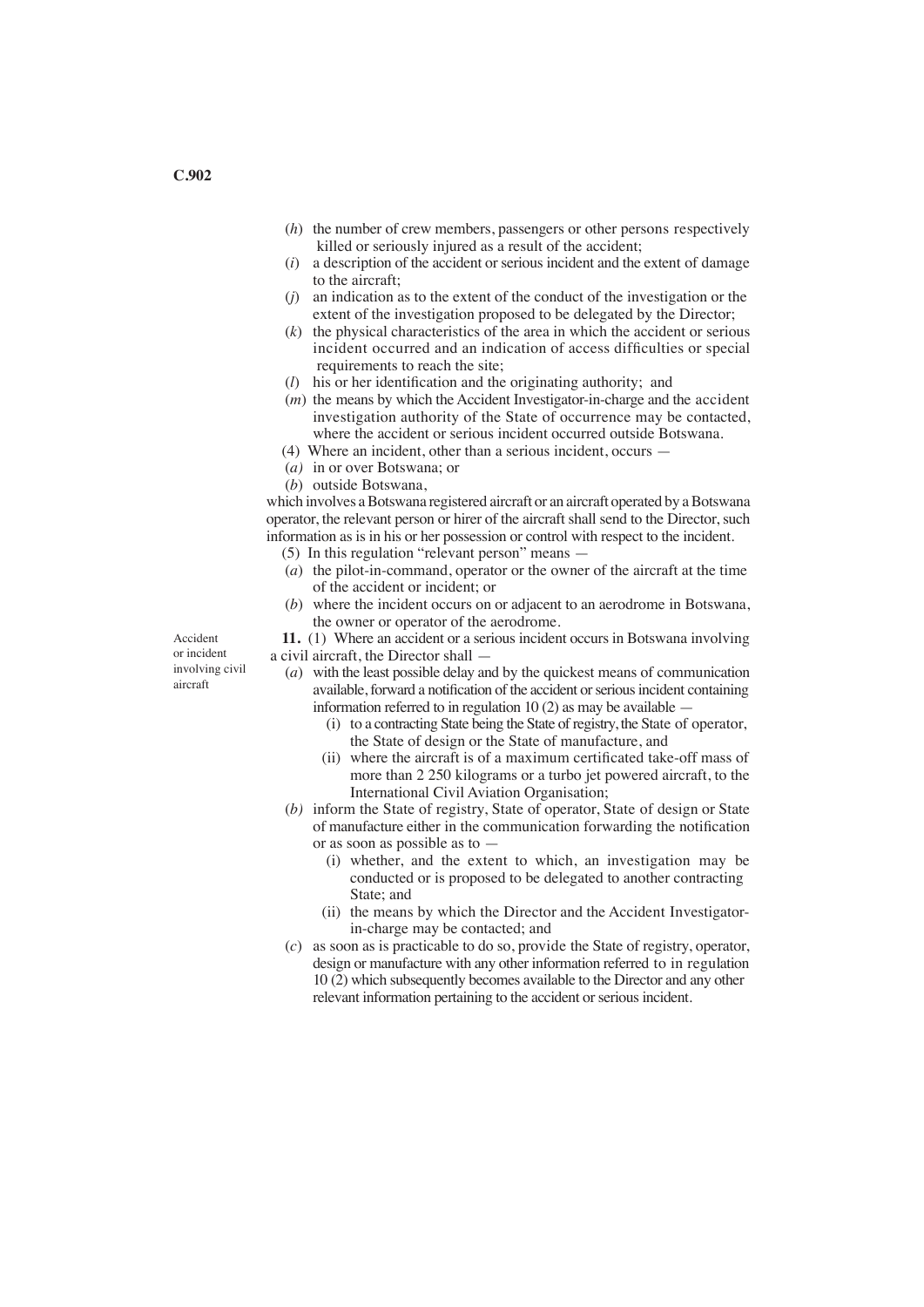(2) The Director shall, upon receipt of a notification of an accident or an incident which occurs outside Botswana involving a Botswana registered aircraft or an aircraft operated by a Botswana operator —

- (*a*) acknowledge receipt of the notification;
- (*b*) where the State of occurrence, the State of registry or the State of the operator which is investigating the accident or serious incident is a contracting State, provide the State as soon as is practicable with the following information —
	- (i) any relevant information regarding the aircraft and flight crew involved in the accident or serious incident, and
	- (ii) where Botswana is the State of the operator, details of any dangerous goods on board the aircraft; and

(*c*) inform the State of occurrence, registry or of the operator —

- (i) whether the Minister intends to appoint or has appointed an accredited representative, and
- (ii) where the accredited representative has been appointed and may be travelling to the State in which the investigation is being carried out, the contact details and the expected date of arrival of the accredited representative in such State.

(3) The Director may from time to time prescribe a list of incidents, in Schedule 1, to be regarded as serious incidents for the purposes of these Regulations.

**12.** (1) Where the Director is of the opinion that it would be desirable for a public notice to be given that an investigation is taking place, he or she may do so in such manner as he or she may deem fit.

(2) The notice referred to in subregulation (1) may, if the Director thinks appropriate, state that any person who desires to make representations concerning the circumstances or causes of the accident or incident may do so orally or in writing within a time to be specified in the notice.

 **13.** (1) The Minister may appoint an accredited representative to participate in the investigation into an accident or incident which occurs in another contracting State and one or more advisers to assist the accredited representative where Botswana —

- (*a*) is the State of registry, State of the operator, State of the manufacture or State of design of the aircraft involved in the accident or incident; or
- (*b*) has, at the request of the contracting State conducting the investigation, provided information, facilities or experts to the State in connection with the investigation.

(2) The Minister may appoint an expert to participate in the investigation into an accident which occurs in another contracting State where Botswana has a special interest in the accident by virtue of fatalities or injuries to citizens of Botswana.

(3) The accredited representative and an adviser appointed by the Minister under subregulation (1) may, for the purposes of the investigation in which they are participating in, exercise all or any of the rights and powers of an Accident Investigator specified under section 72 of the Act and under regulation 7.

Notice to public

Appointment of accredited representative, adviser etc.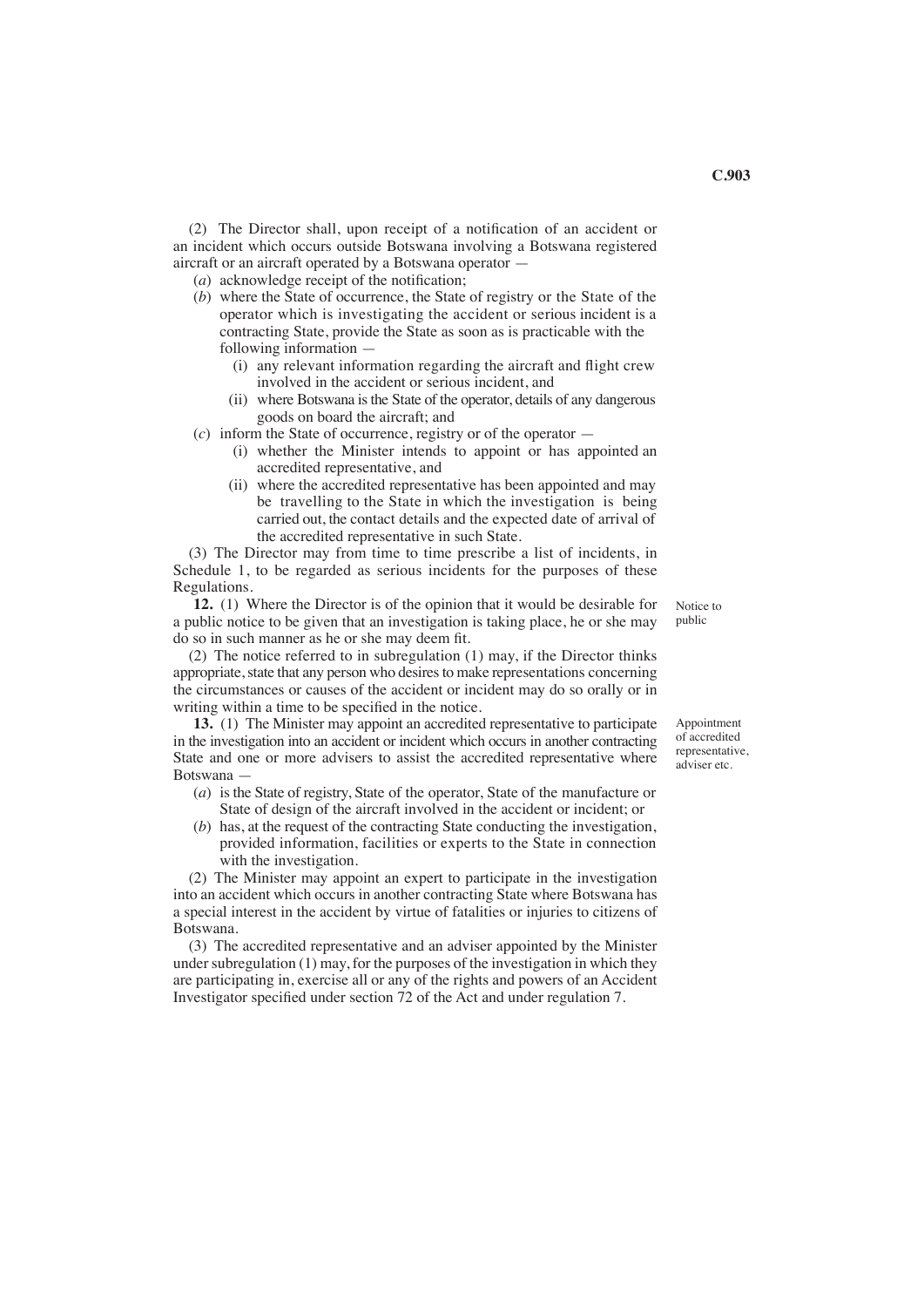(4) The Minister may, if he or she deems appropriate, authorise the Director to exercise the Minister's power under subregulation (1) either generally or in any specific manner.

**14.** (1) Where an investigation into an accident or a serious incident is being carried out, each of the following States that is a contracting State shall be invited to appoint an accredited representative to participate in the investigation and one or more advisers to assist the accredited representative —

- (*a*) the State of registry;
- (*b*) the State of the operator;
- (*c*) the State of the manufacture;
- (*d*) the State of design;
- (*e*) a State which has provided information, facilities or experts to assist in connection with the investigation; and
- (*f*) a State having suffered fatalities or serious injuries to its citizens.

(2) The operator shall be invited to participate in the investigation, when neither the State of registry nor the State of the operator appoints an accredited representative.

(3) The organisations responsible for the type design and the final assembly of the aircraft shall be invited to participate in the investigation, when neither the State of design nor the State of manufacture appoints an accredited representative.

(4) An accredited representative shall participate in all aspects of an investigation under the control of the Accident Investigator-in-charge and shall have the same powers as those of an Accident Investigator set out in section 72 of the Act.

(5) Notwithstanding subregulation (4), participation of the accredited representative of a contracting State referred to in subregulation (1) (*e*) may be limited to those matters in respect of which that State has provided information, facilities or experts to the Accident Investigator-in-charge in connection with the investigation.

(6) An adviser assisting an accredited representative shall participate in the investigation under the accredited representative's supervision and to the extent necessary to make the accredited representative's participation effective.

(7) The accredited representative and his or her adviser appointed under subregulation (1) shall —

- (*a*) provide the Accident Investigator-in-charge with all relevant information available for the investigation; and
- (*b*) not disclose any information on the progress and findings of the
- investigation without the express consent in writing of the Director.

**15.** An accredited representative of a State or an air accident investigation authority from a State other than the State specified in regulation 13 (1) may, on request, and with written permission of the Director participate in an investigation as an observer.

**16.** (1) The Director shall ensure assistance to the survivors and to the families of victims and survivors of an accident which is the subject of an ongoing investigation by —

- (*a*) communicating all relevant information on time;
- (*b*) facilitating their entry into and exit from the country;
- (*c*) facilitating the repatriation of victims to their country; and
- (*d*) coordinating assistance efforts by the government airlines and humanitarian organisations.

**Observers** 

Assistance to families and survivors

**C.904**

Accredited representatives and advisers from contracting States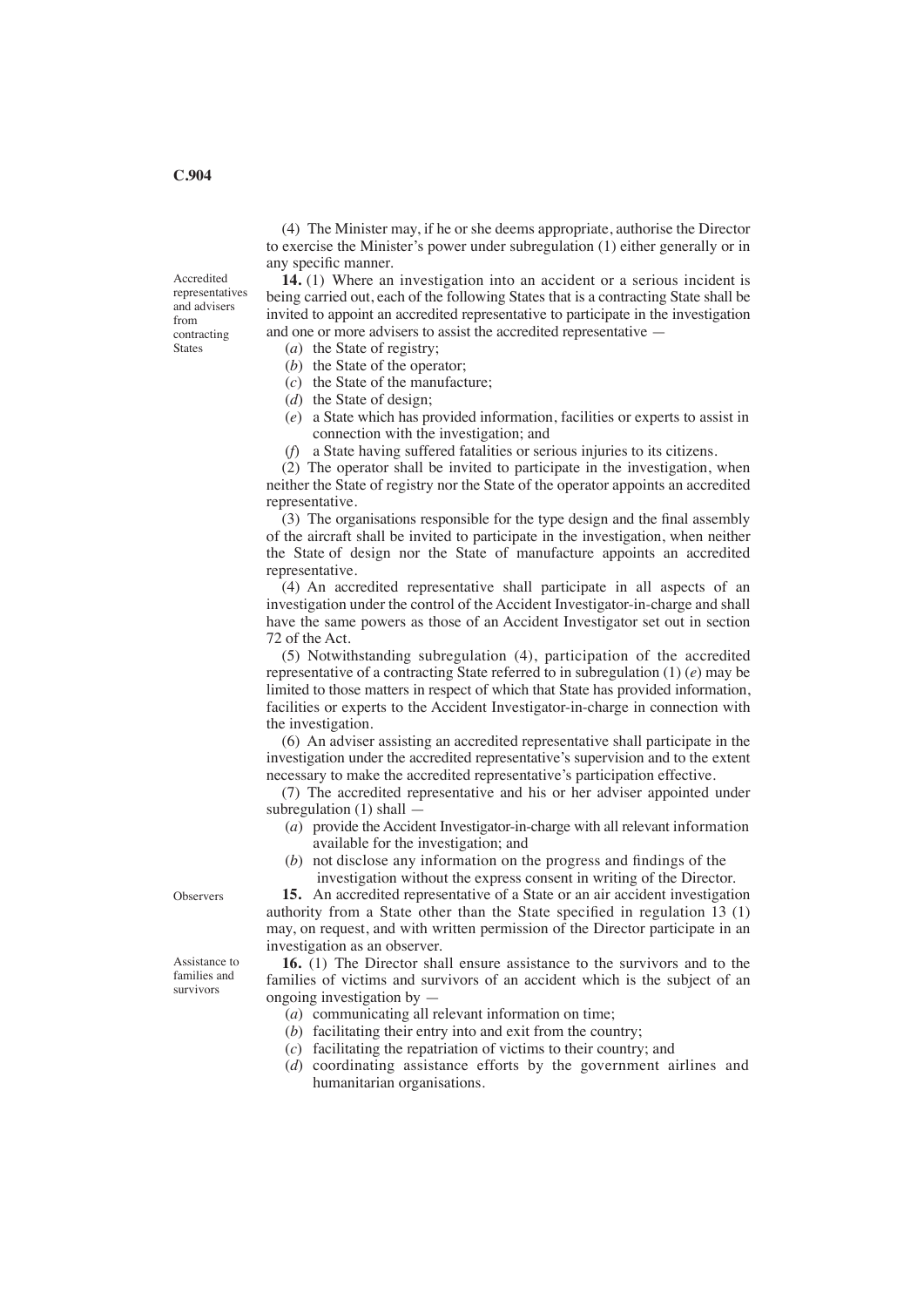(2) The Director shall develop guidelines for better implementation of subregulation (1).

**17.** (1) Where an accident or serious incident occurs in Botswana, no person shall —

- (*a*) have access to the aircraft involved in the accident or serious incident, its contents or the site of the accident or serious incident other than the Director, Accident Investigator-in-charge or an authorised person; or
- (*b*) move or interfere with the aircraft, its contents or the site of the accident or serious incident except under the authority of the Director or the Accident Investigator-in-charge.
- (2) Notwithstanding subregulation (1) —
- (*a*) the aircraft involved in an accident or a serious incident may be moved or interfered with to such extent as may be necessary for all or any of the following purposes —
	- (i) extricating persons or animals,
	- (ii) removing any mail, valuables or dangerous goods carried by the aircraft,
	- (iii) preventing destruction by fire or other cause, and
	- (iv) preventing any danger or obstruction to the public, air navigation or other transport; or
- (*b*) where the aircraft is wrecked in water, the aircraft or any of its contents may be moved to such extent as may be necessary for bringing the aircraft or its contents to a place of safety.

(3) Where the Director or an Accident Investigator-in-charge has authorised any person to remove any goods or passenger baggage from the aircraft or to release any goods or passenger baggage from the custody of the Director or an Accident Investigator-in-charge, that person may —

- (*a*) remove the goods or passenger baggage from the aircraft subject to the supervision of a police officer; and
- (*b*) release the goods or passenger baggage from the custody of the Director or the Accident Investigator-in-charge subject to clearance by or with the consent of the Botswana Unified Revenue Service, if the aircraft has come from a place outside Botswana.

(4) Where the Director or an Accident Investigator-in-charge is of the opinion that the aircraft involved in the accident or serious incident is likely to endanger or obstruct the public, air navigation or other transport, he or she may order the owner, operator or hirer of such aircraft to remove it to such place as the Director or an Accident Investigator-in-charge may indicate.

(5) In the absence of the owner, operator or hirer, or in the event of non-compliance with the instruction given under subregulation (4), the Director or an Accident Investigator-in-charge may remove or cause the removal of the aircraft and shall not be liable for any further damage that may occur during the removal.

(6) In this regulation, "authorised person" means any police officer or any officer of the Botswana Unified Revenue Service and includes any person authorised by the Director or the Accident Investigator-in-charge, either generally or specifically, to have access to any aircraft involved in an accident or a serious incident.

Removal of damaged aircraft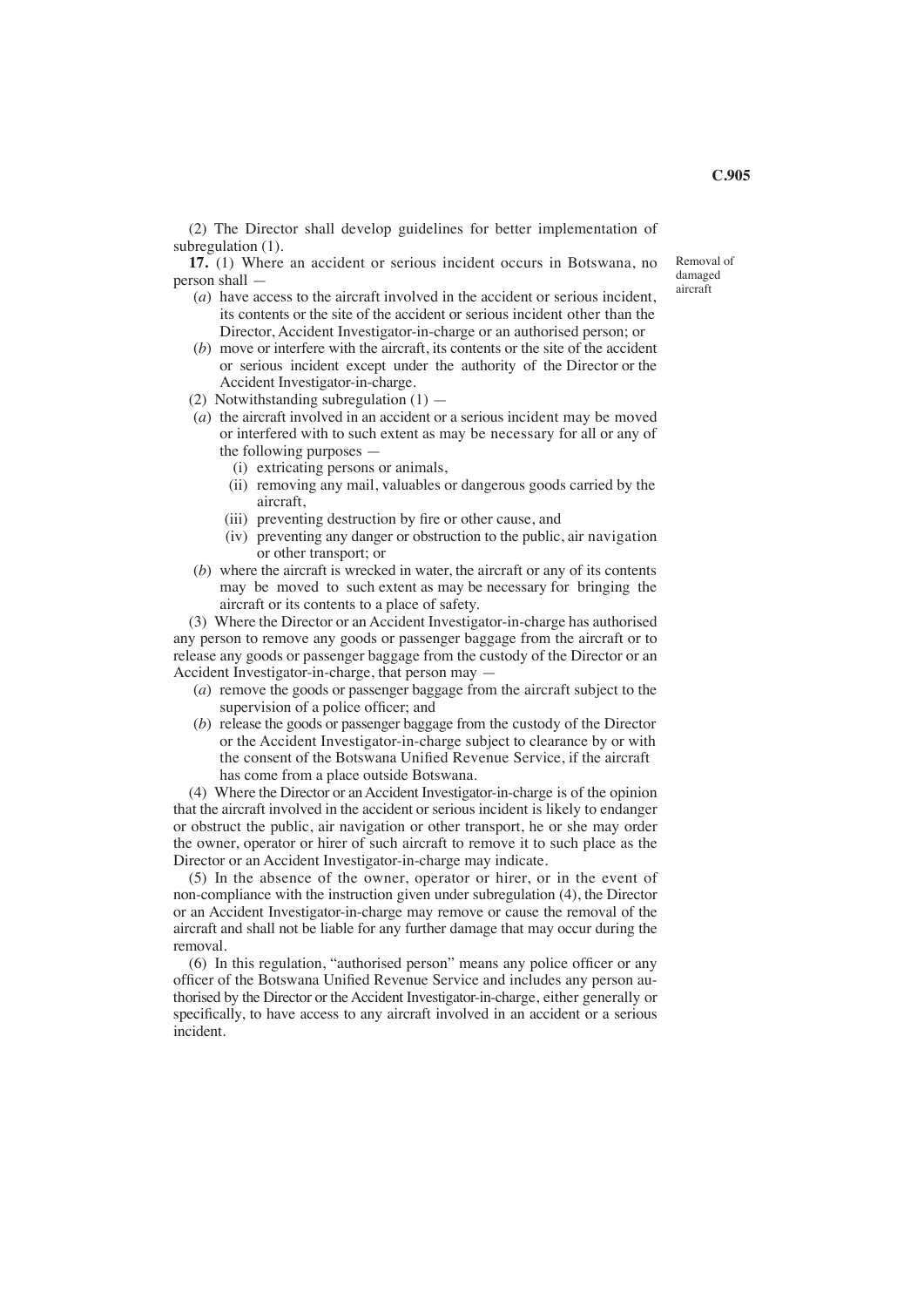## **C.906**

Protection of evidence, custody and removal of aircraft

**18.** (1) An Accident Investigator-in-charge shall take all reasonable measures to protect the evidence and to maintain safe custody of the aircraft and its contents for such a period as may be necessary for the purposes of an investigation.

(2) Any person in possession of any item which may constitute evidence for purposes of an investigation under these Regulations shall hold and preserve the item and shall promptly hand the item over to an Accident Investigator-incharge.

(3) Protection of evidence shall include the preservation, by photographic or other means of any evidence which might otherwise be removed, effaced, lost or destroyed.

(4) Subject to subregulation (1), safe custody shall include protection against further damage, access by unauthorised persons, pilfering and deterioration.

**19.** (1) An Accident Investigator-in-charge shall arrange for the read-out of the flight recorders without delay.

(2) Where there are no adequate facilities to read-out the flight recorders, such facilities available from other States may be used taking into consideration the –

(*a*) capabilities of the read-out facility;

(*b*) timelines of the read-out; and

(*c*) location of the read-out facility.

examination

Autopsy

Re-opening of investigation

**20.** An Accident Investigator-in-charge shall arrange for complete autopsy examination of fatally injured flight crew and, subject to particular circumstances, of fatally injured passengers and cabin crew members, by a pathologist, preferably experienced in accident or serious incident investigation.

**21.** (1)The Director may recommend to the Minister to re-open an investigation where new and significant evidence becomes available after an accident or serious incident investigation has been closed.

(2) The Director may cause the investigation of an accident or incident other than a serious incident to be re-opened if evidence has been disclosed after the completion of the investigation which, in his or her opinion, is new and significant.

(3) Where the investigation of an accident or a serious incident has been instituted by another contracting State, the Minister shall obtain the consent of the State before causing the investigation to be re-opened under subregulation (1).

(4) Any investigation which is re-opened shall be carried out in accordance with these regulations and Annex 13 of the Chicago Convention.

#### PART V – *Investigation reports*

Investigation reports

**22.** (1) Where an aircraft involved in an accident is of a maximum mass of over 2 250 kilograms, the Director shall send the preliminary report, by facsimile or electronic mail within 30 days of the date of the accident, to —

(*a*) the State that instituted the investigation;

- (*b*) the State of Registry;
- (*c*) the State of Occurrence;
- (*d*) the State of the Operator;
- (*e*) the State of Design;

Flight recorders read-out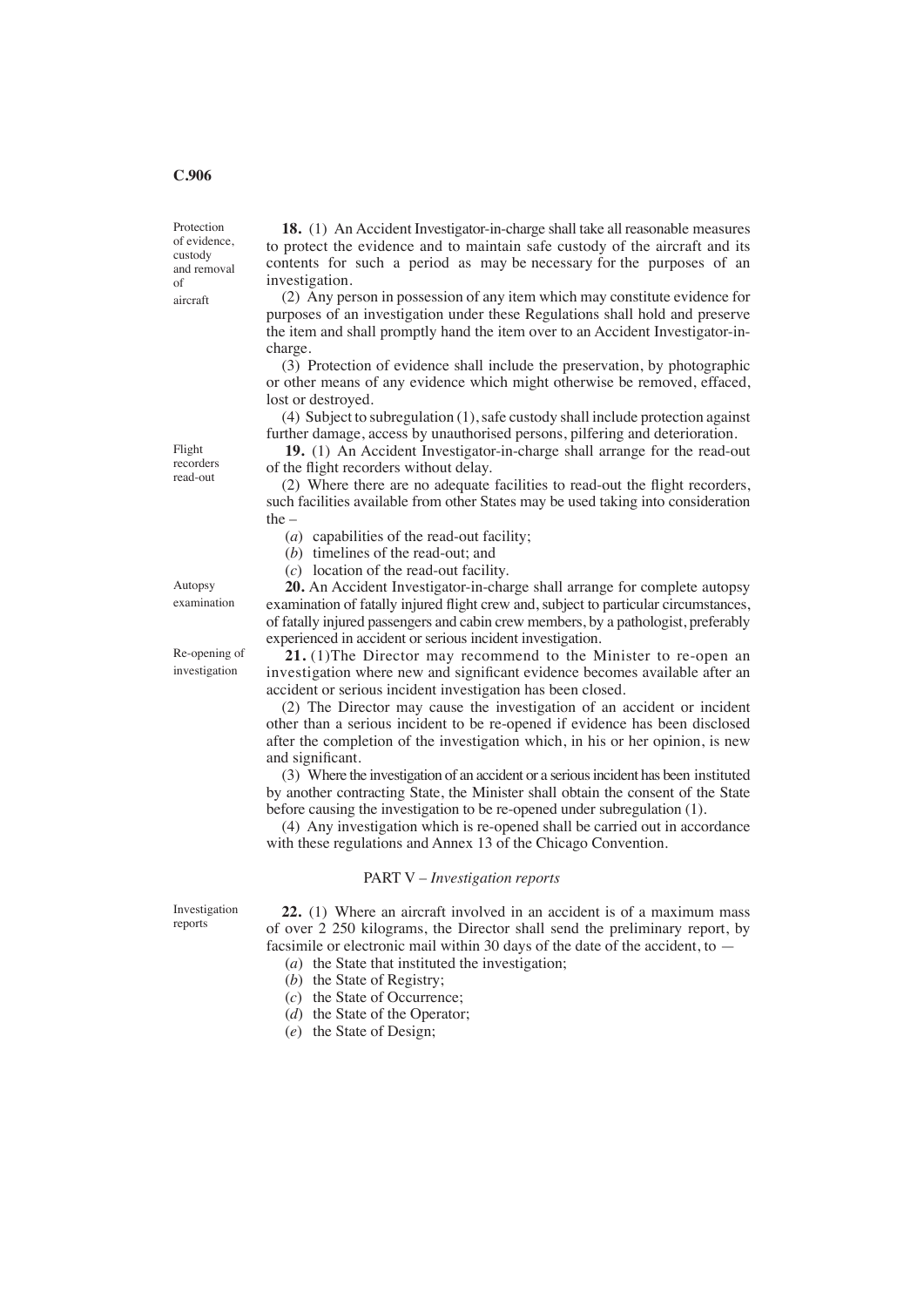- (*f*) the State of Manufacture;
- (*g*) any State that provided relevant information, significant facilities or experts;
- (*h*) the International Civil Aviation Organization; and
- (*i*) any other entities that the Director deems necessary.
- (2) Where an aircraft involved in an accident —
- (*a*) is of a maximum mass of 2 250 kilograms or less; and
- (*b*) has airworthiness related matters or matters considered as matters of interest by other States involved,

the Director shall send a preliminary report by facsimile or electronic mail, within 30 days, to the organisations listed in subregulation (1), except to the International Civil Aviation Organisation.

(3) The Director shall send the preliminary report referred to in subregulation (1) by facsimile or electronic mail within 30 days of the date of the accident to the International Civil Aviation Organisation, unless the Accident Investigatorin-charge has sent the Accident or Incident Data Report by that time.

(4) Where the accident involves matters directly affecting safety, the Director shall send by facsimile or electronic mail, the Accident or Incident Data Report to the International Civil Aviation Organisation, as soon as the information is available.

(5) Where aircraft involved in an accident is of a maximum mass of over 2 250 kilograms, the Director shall send, as soon as practicable after the investigation, the Accident Data Report to the International Civil Aviation Organization.

(6) Where an aircraft involved in an incident is of a maximum mass of over 5 700 kilograms, that Director shall send, as soon as is practicable after the investigation, the Incident Data Report to the International Civil Aviation Organization.

(7) On completion of an investigation into an accident or incident, the Director shall prepare a final report, in the format set out in Schedule 2, of the investigation in a form appropriate to the type and seriousness of the accident or incident.

(8) Where it appears to the Accident Investigator-in-charge that the investigation of any accident or incident —

- (*a*) involving a collision between a civil aircraft and a state aircraft; or
- (*b*) occurring while a civil aircraft was in the course of taking off from, or landing on, an aerodrome controlled by any of the military or air forces of Botswana or by the naval, military or air forces of any country,

has been completed, but for the investigation of matters affecting the discipline or internal administration of any of those forces which are more appropriate for the investigation by some other person or body, the investigation may be treated for the purposes of subregulation (7), as if it had been completed without such matters being investigated under these Regulations.

(9) Where any of the circumstances described in subregulation (8) exist or occur, the report of the investigation into the accident or incident shall state those matters to which the investigation has not extended by reason of subregulation (8).

(10) The report of an investigation into an accident shall state the sole objective of the investigation as provided for under section 75 of the Act.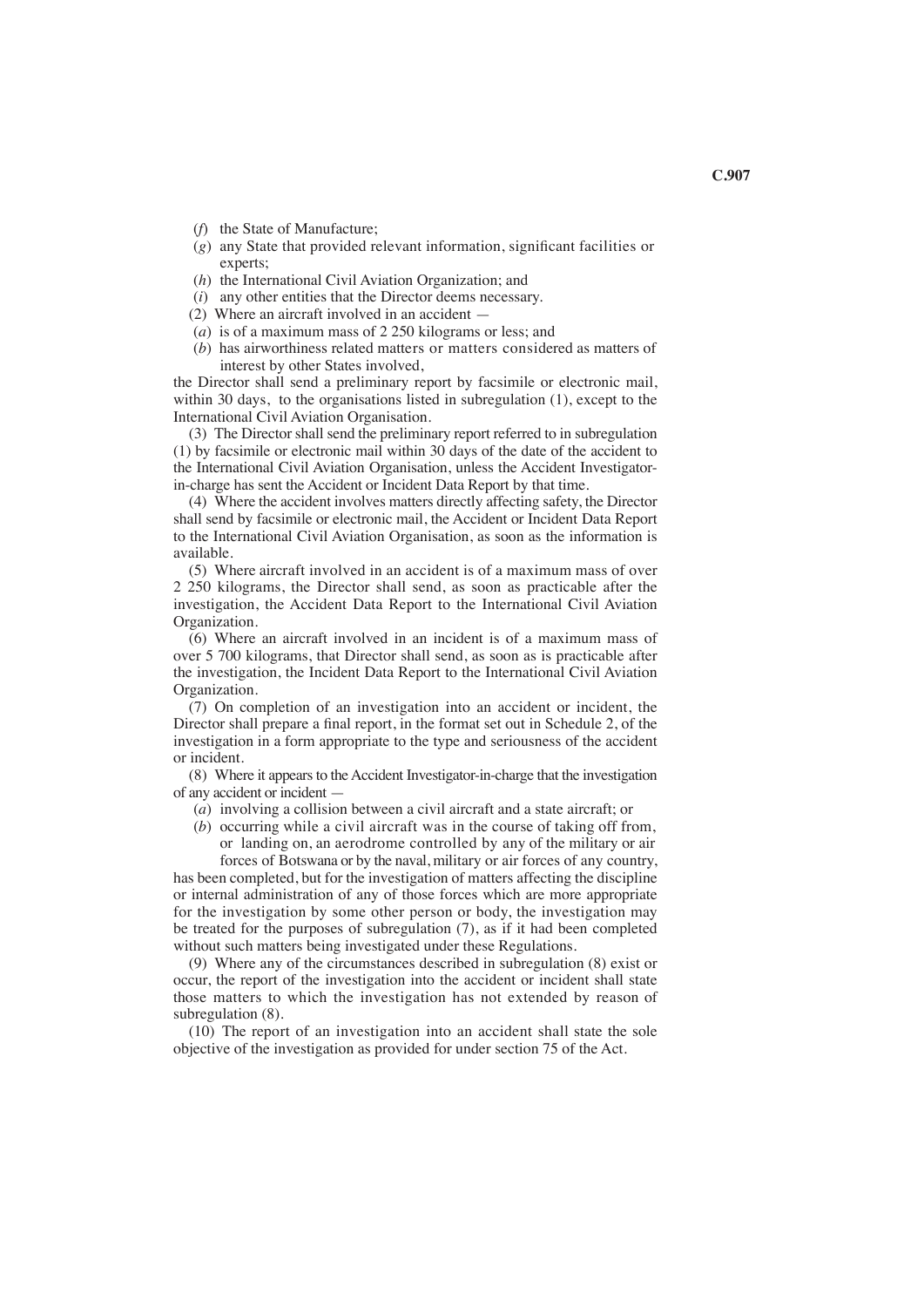(11) The report of an investigation into an accident or incident shall, subject to section 74 and 75 of the Act, —

- (*a*) where appropriate, contain relevant safety recommendations;
- (*b*) protect the anonymity of the persons involved in the accident or incident; and
- (*c*) be published by the Minister to the parties likely to benefit from its findings with regard to safety.

(12) The Director shall submit a copy of every final report prepared under this regulation to the Minister before dissemination to any State, person or entity as may be required under these regulations.

(13) A copy of every final report submitted to the Minister under subregulation (12) shall be served by the Director, 10 days after the final report was submitted to the Minister, on any State, person or entity required to be served with a notice under regulation 23.

**23.** (1) A report prepared under regulation 22 (7) and regulation 24 shall not be published unless the Director has —

- (*a*) served notice in writing and a copy of the draft final report to all the Contracting States that participated in the investigation in accordance with regulation 14 and requested for their significant and substantiated comments thereon; and
- (*b*) served a notice in writing and a copy of the draft final report
	- (i) to any person or entity if, in the Director's opinion, it is likely to adversely affect the reputation of the person or entity and requested for their significant and substantiated comments thereon, and
	- (ii) where that person is a deceased individual, upon the person who appears to the Director, at the time the Director proposes to serve notice pursuant to this subparagraph, to represent best the interest of the deceased in the matter and requested for their significant and substantiated comments thereon.

(2) Notwithstanding the requirements of subregulation (1), the notice referred to in subregulation (1) (*a*) shall include particulars of any proposed analysis of facts and conclusions as to the cause or causes of the accident or incident which may affect the person or entity on whom or in respect of whom the notice is served.

(3) Any comments made in terms of subregulation (1) (*a*) and (*b*) shall be in writing and shall, subject to subregulation (4), be served on the Director within 60 days of service of the notice referred to in sub regulation (1) (*a*).

(4) The Director may extend the period of 60 days prescribed in subregulation (3) even where that period has expired.

(5) Where comments are received within 60 days of the date of the service of notice or such longer period as may be agreed upon, the Director shall —

- (*a*) amend the draft final report to include the substance of the comments received, as deemed appropriate; or
- (*b*) where the comments are from a Contracting State and it is desired by the Contracting State that the comments be included, append the comments to the final report.

(6) A person shall not disclose or permit to be disclosed any information contained in the notice or draft final report served to him or her under this regulation, to any person without the prior consent, in writing, of the Director.

Service of notice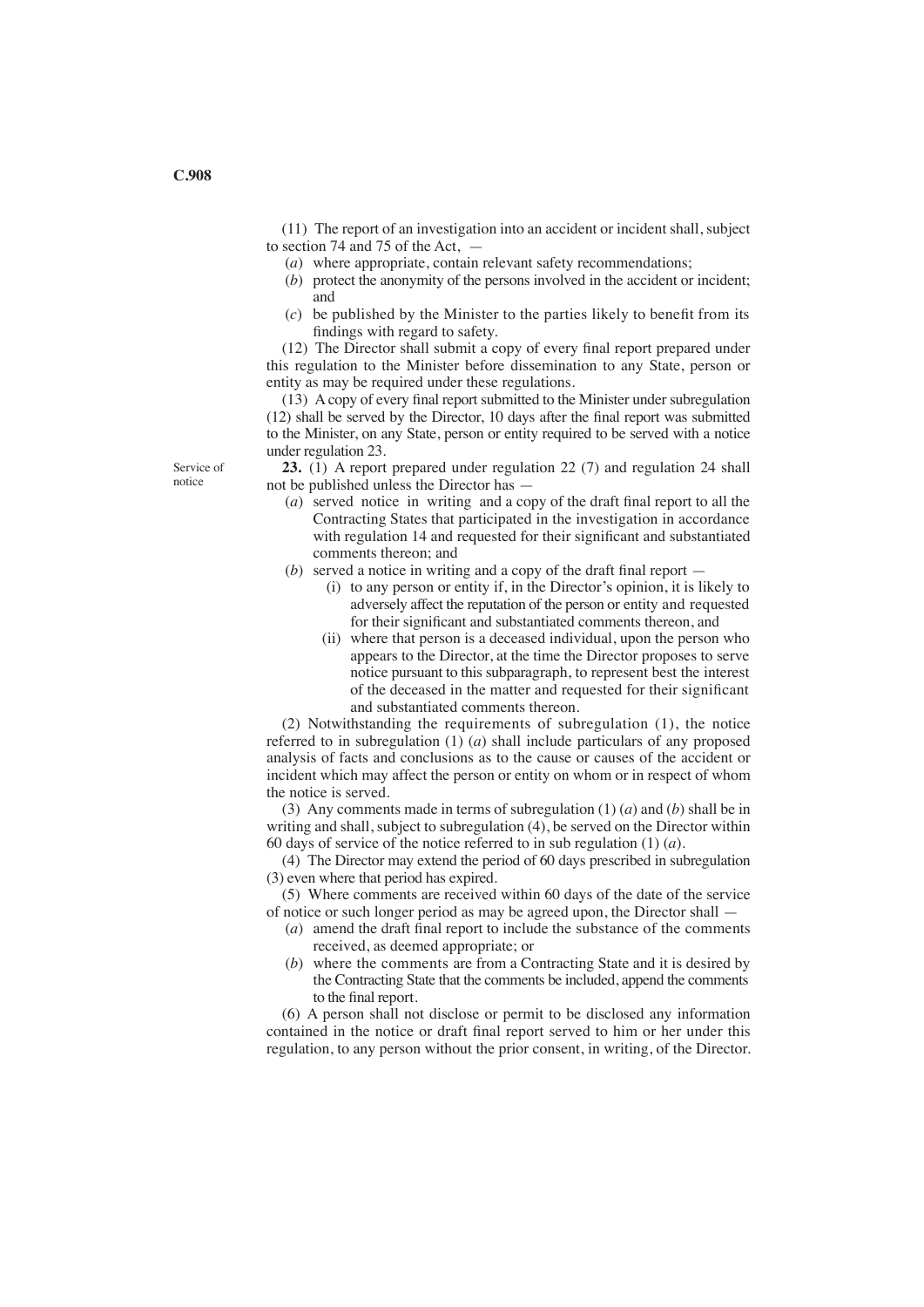Publication of final report

**C.909**

**24.** (1) The Minister shall, in accordance with section 74 of the Act, cause a final report of an investigation into an accident or incident to be made public in such manner as he or she thinks fit within 12 months of the date from the accident or incident, failing which, the Minister shall publish a progress report on the investigation into the accident or incident.

(2) The final report referred to in subregulation (1) shall not be made public within 30 days after it has been sent out to the relevant Contracting States, persons or entities referred to in regulation 22.

#### Part VI – *Reporting systems and databases, etc.*

**25.** (1) There shall be established by the Director a —

- (*a*) mandatory incident reporting system to facilitate the collection of information on actual or potential safety deficiencies; and
- (*b*) voluntary incident reporting system to facilitate the collection of information that may not be captured by a mandatory incident reporting system.

(2) An incident reporting system established under subregulation (1) shall be non-punitive and shall afford protection to the information and to the sources of the information:

 Provided that this subregulation shall not apply in cases where there is evidence that the occurrence was caused by an act considered, in accordance with the law, to be conducted —

- (i) with an intent to cause damage,
- (ii) with the knowledge that damage would probably result, or
- (iii) in a manner equivalent to recklessness, gross negligence or wilful misconduct.

(3) Information gathered through an incident reporting system shall not be subjected to inappropriate use by the Director.

(4) A person seeking public disclosure of the information referred to in subregulation (3) shall apply to the court for an order for the release of the information and shall satisfy the court that such disclosure —

- (*a*) is necessary to correct conditions that compromise safety or to change policies and regulations;
- (*b*) does not inhibit its future availability in order to improve safety;
- (*c*) where relevant personal information included in the safety information, complies with applicable privacy laws; and
- (*d*) shall be made in a de-identified, summarised or aggregate form.

(5) For purposes of this regulation, "inappropriate use" refers to the use of safety information for purposes different from the purposes for which it was collected, namely, aviation safety.

**26.** (1) The Director shall establish and maintain an accident and incident database to facilitate the effective analysis of information on actual or potential safety deficiencies obtained, including those from its incident reporting systems, and to determine any preventive actions required.

(2) The Director may disseminate information received under subregulation (1) to users of the aviation system within and outside Botswana in order to facilitate the free exchange of information on actual and potential safety deficiencies.

Incident reporting systems

Accident and incident database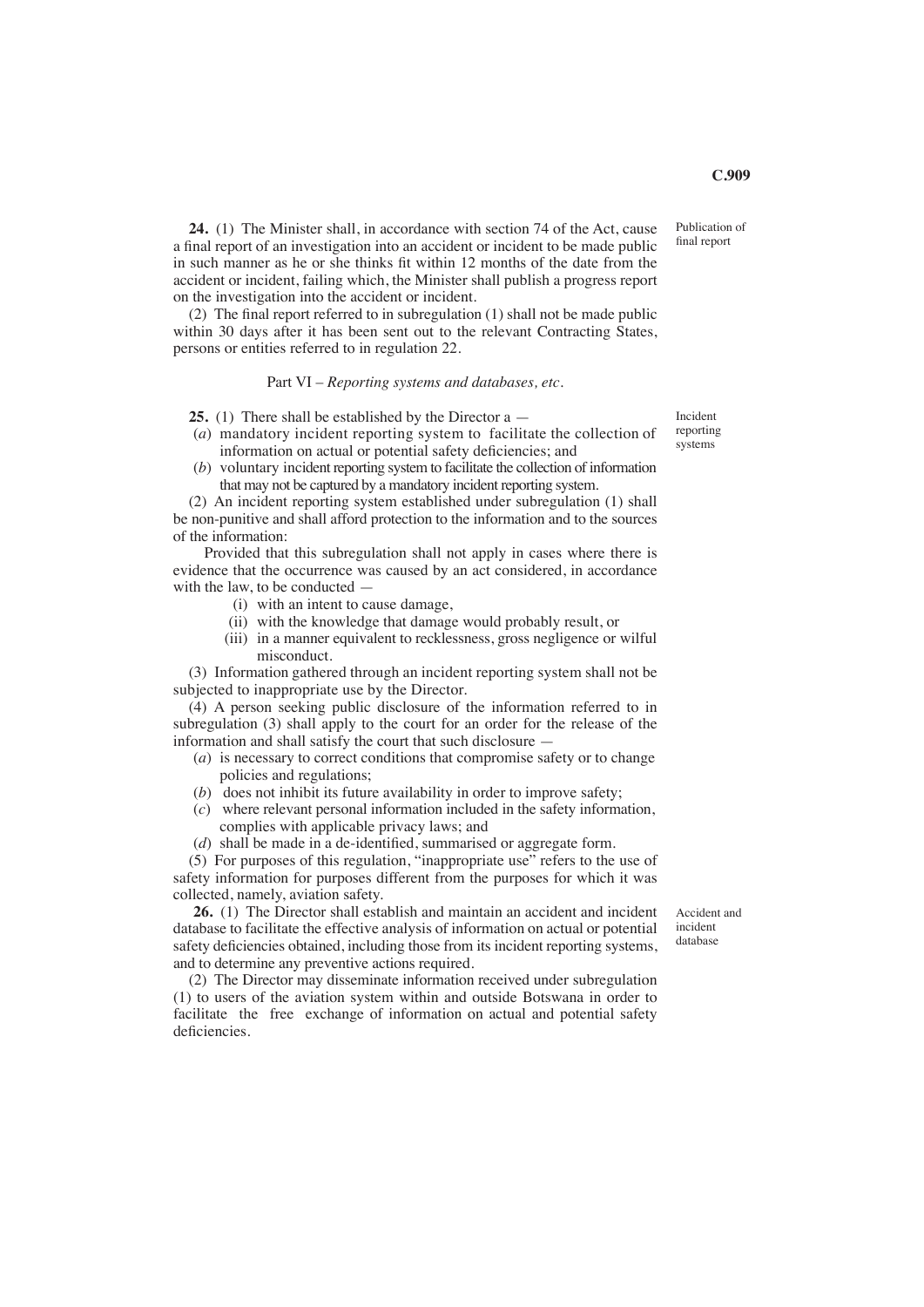#### **C.910**

Safety recommenda-

tions

**27.** (1) The Director may, at any stage of an investigation carried out under these Regulations —

- (*a*) recommend to the appropriate authorities, including those in other contracting States, any preventive action that the Accident Investigator in-charge considers necessary to be taken promptly to enhance aviation safety; and
- (*b*) address, where appropriate, any safety recommendation arising out of the investigation to the accident investigation authorities of the other contracting States concerned and to the International Civil Aviation Organisation.

(2) The Director shall communicate to relevant persons or authorities in Botswana, the recommendations referred to in subregulation (1) or those received from another contracting State.

(3) Any person or authority in Botswana to whom a recommendation has been communicated under subregulation (2) shall, without delay -

- (*a*) take the recommendation into consideration and, where appropriate, act upon it;
- (*b*) send to the Director
	- (i) full details of the measures, if any, such person or authority has taken or proposes to take to implement the recommendation, and
	- (ii) a full explanation as to why no measures shall be taken to implement the recommendation; and
- (*c*) give notice to the Director if at any time any information provided to the Director in paragraph (*b*) is rendered inaccurate by any change of circumstances.

(4) A recommendation for preventive action or safety recommendation shall, in no case, create a presumption of blame or liability for an accident or incident.

(5) An opinion of an Accident Investigator-in-charge is not admissible in evidence in any legal, disciplinary or other proceedings.

(6) Where any recommendation for prevention action or a safety recommendation has been forwarded to the Minister or to the Director by another contracting State, the Director shall notify that State of the preventive action taken or the reasons as to why no action has been taken.

#### PART VII – *Public inquiries*

Manner of carrying out public inquiries

**28.** (1) Where, in terms of section 77 of the Act, it appears to the Minister expedient in the public interest to hold a public inquiry into the circumstances and causes of, or into any particular matter relating to, an accident to which these Regulations apply, the Minister shall direct that a public inquiry be held.

(2) The Minister shall not, unless in his or her opinion exceptional circumstances exist, direct the holding of a public inquiry until such time as he or she has received a report from Director relating to the accident in question and made to him or her in accordance with regulation 22 (7).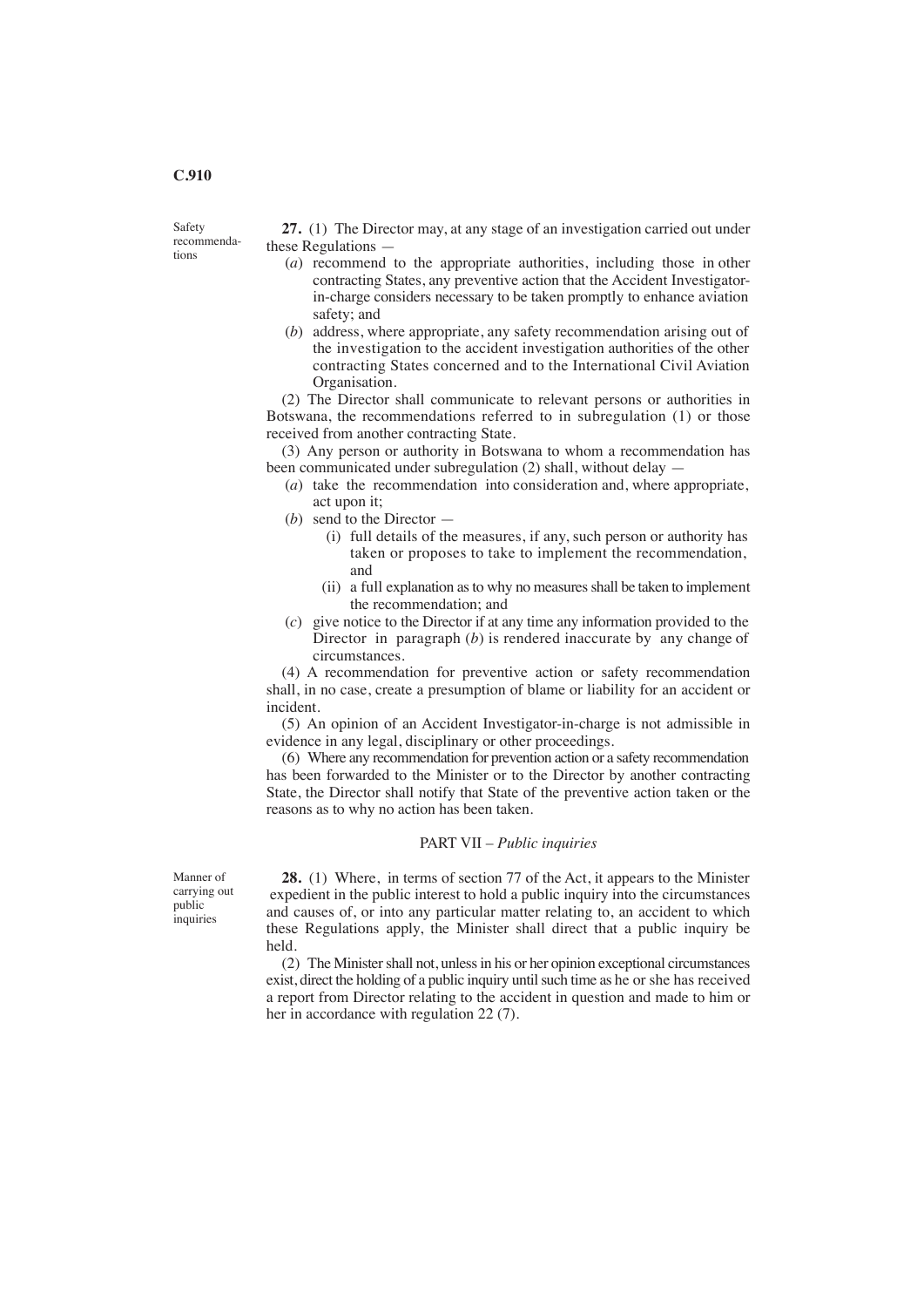(3) Where the Minister directs the holding of a public inquiry before he or she has received the report referred to subregulation (2), any investigation in progress, by an Accident Investigator-in-charge or an Accident Investigator into an accident, shall be discontinued.

(4) The Minister shall appoint a Commissioner to direct the public inquiry.

(5) The Commissioner shall be a person who is qualified to  $-$ 

- (*a*) be appointed as a judge of the High Court; or
- (*b*) practise as an attorney in a court having unlimited jurisdiction in civil and criminal matters in the Commonwealth or in any country outside the Commonwealth that may be prescribed by Parliament, or in a court having jurisdiction in appeals from such a court and, has been so qualified for not less than 10 years.

(6) The Commissioner shall be assisted in every case by not less than two assessors possessing aeronautical, engineering or other special skills or knowledge and appointed by the Minister.

(7) Where the Minister has directed a public inquiry to be held, he or she shall remit the case to the Commissioner and the preparation and presentation of the case shall be conducted by the Commissioner and his or her assessors and, an Accident Investigator shall be designated by the Minister to render such assistance to the Commissioner as may be necessary.

> Notice of inquiry

**29.** (1) Where the Minister has directed a public inquiry to be held, the Commissioner may cause a notice of inquiry (in this regulation referred to as "the notice") to be served on the owner, operator, hirer or commander of any aircraft involved in the accident and on any person who, in his or her opinion, ought to be served with the notice.

(2) The notice shall contain a statement of the questions which the Commissioner intends to raise on the hearing of the inquiry basing on the information in his or her possession, and he or she may, by a subsequent notice, amend, add or omit any of the questions specified in the notice.

(3) The Commissioner and the owner, operator, hirer or commander of any aircraft involved in the accident, and any other person on whom the notice of inquiry has been served shall be deemed to be parties to the public inquiry proceedings.

(4) Any person, including the Minister, may, by leave of the Commissioner, appear in the public inquiry proceedings, and any person who so appears shall become a party to the proceedings.

(5) An application for leave to appear may be made to the Commissioner at a preliminary meeting such as is referred to in subregulation (6).

(6) Before the date of the holding of the public inquiry, the Commissioner may hold a preliminary meeting at which any directions may be given, or any preliminary or interlocutory order as to the procedure may be made, and any person intending to make application to the Commissioner at such a preliminary meeting shall give notice to the Director of Public Prosecutions.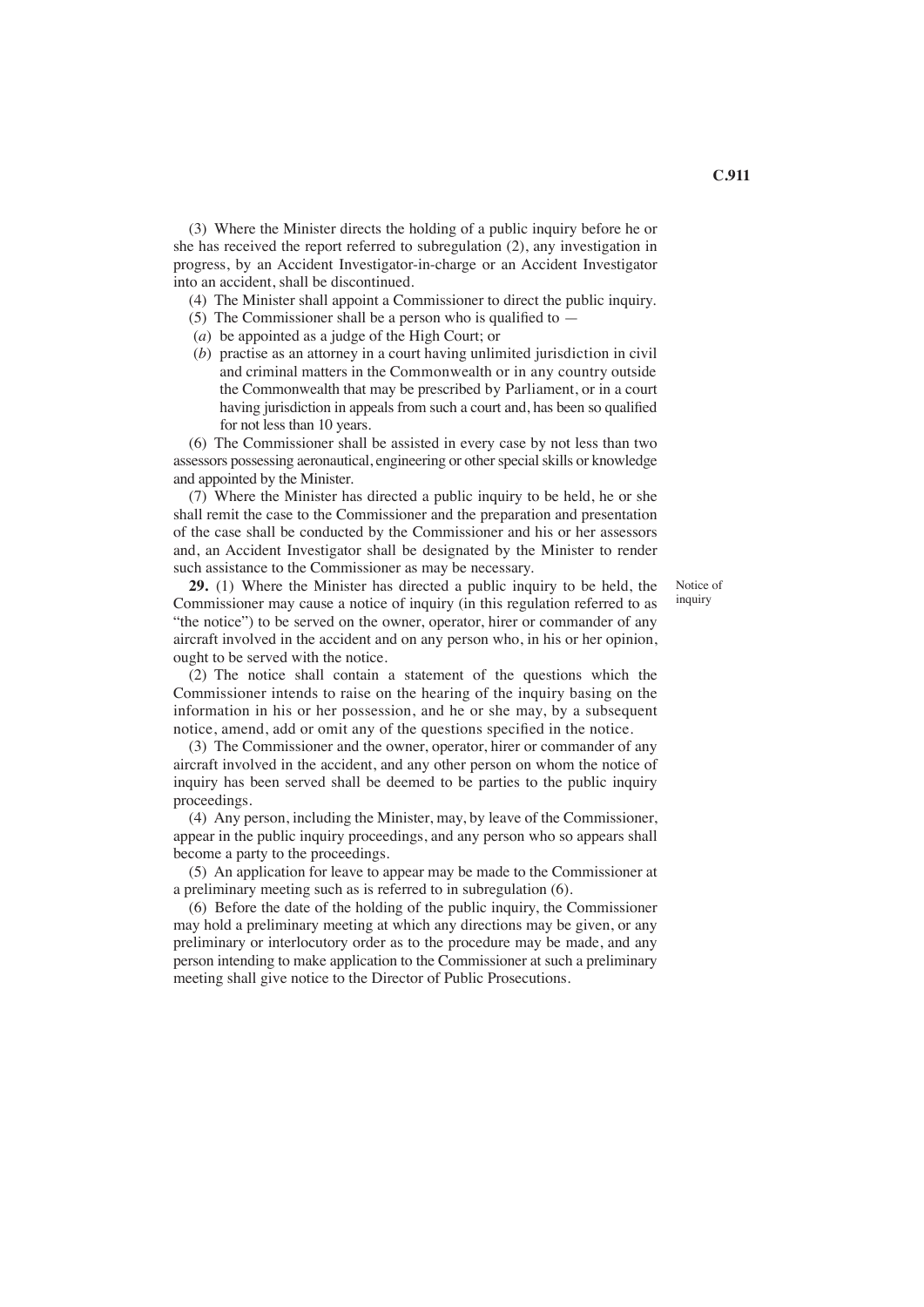Powers of Commissioner

**30.** (1) For the purposes of the public inquiry, the Commissioner shall have the powers of a magistrate and, without prejudice to those powers, the Commissioner may —

- (*a*) enter and inspect, or authorise any person to enter and inspect, any place or building inspection of which appears requite to the Commissioner;
- (*b*) by summons under his or her hand, require the attendance before him or her, as witnesses, of all such persons as the Commissioner thinks fit to call and examine, and require such persons to —
	- (i) answer any question,
	- (ii) furnish any information, or
	- (iii) produce any books, papers, documents and other articles whatsoever that he or she considers relevant and retain such books, papers, documents and other articles until the completion of the public inquiry; and
- (*c*) administer an oath to any such witness or require any witness to make and sign a declaration of the truth of the statement made by him or her on the Commissioner's examination.

(2) The assessors appointed to assist the Commissioner shall have the same powers of entry and inspection as are conferred on the Commissioner by subregulation (1) (*a*).

(3) An affidavit may, by the permission of the Commissioner and saving all exceptions, be used as evidence at the public inquiry proceedings.

Proceedings at public inquiry

**31.** (1) During the proceedings of the public inquiry, the Commissioner may proceed whether the parties on whom a notice of inquiry has been served or any of them are present or not.

(2) The proceedings of the inquiry shall be in public unless the Commissioner determines, in relation to the whole or part of the inquiry, that it is to be held in private in the interest of justice or the public.

(3) The proceedings of the inquiry shall begin with the production and examination of witnesses by the Commissioner followed by the crossexamination of the witnesses by the other parties to the proceedings if need be and then re-examined by the Commissioner.

(4) Questions asked and documents tendered as evidence in the course of examination of the witnesses by the Commissioner shall not be open to objection merely on the ground that they do or may raise questions which are not contained in or vary from the questions specified in the notice of inquiry or in a subsequent notice such as is referred to in subregulation (7).

(5) When the examination of the witnesses is concluded, the Commissioner shall state the questions in reference to the accident and to the conduct of persons connected with the accident on which the Commissioner's opinion is desired.

(6) In framing the questions for the Commissioner's opinion, the Commissioner shall make such amendments, additions or omissions from the questions specified in the notice of inquiry or a subsequent notice referred to in subregulation (7) as the Commissioner, having regard to the evidence that has been given, thinks fit.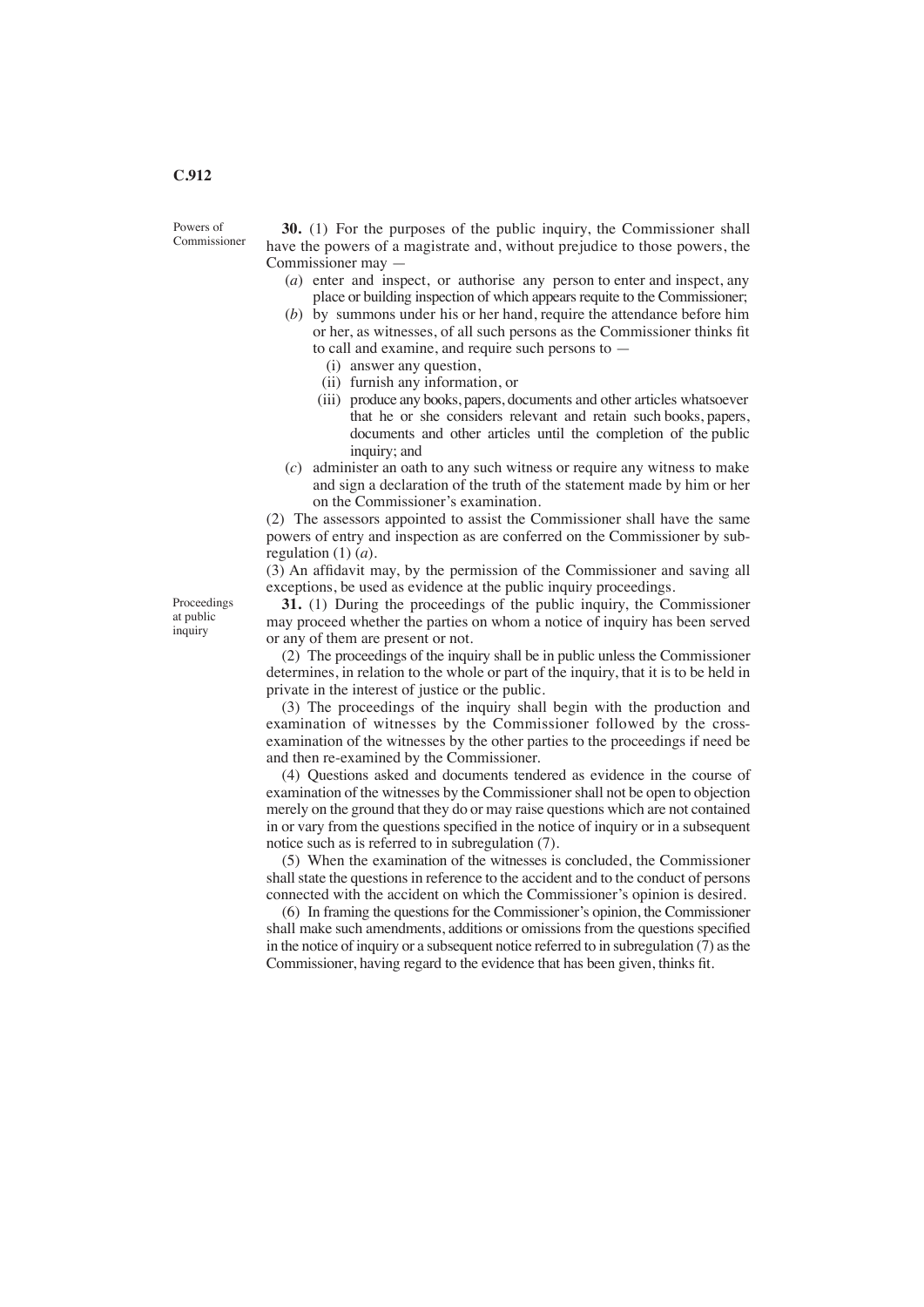(7) After the questions for the Commissioner's opinion have been stated by the Commissioner, each party to the proceedings may address the Commissioner for the purpose of opening the evidence he or she intends to adduce or produce and, examine witnesses on his or her behalf and recall any of the witnesses who have already been examined for further examination and generally to adduce evidence, and these witnesses may be cross-examined by the other parties and then re-examined by the party producing them.

(8) The parties shall be heard and their witnesses examined, cross-examined and re-examined in such order as the Commissioner shall direct.

(9) Witnesses may be produced and examined by the Commissioner, cross-examined by the other parties in such order as the Commissioner shall direct and then re-examined on behalf of the Commissioner.

(10) When all evidence in relation to the questions on which the Commissioner's opinion is desired has been concluded, any of the parties, other who wishes to address the Commissioner on that evidence may do so in such order as the Commissioner may direct, and the Commissioner may then be addressed in reply upon the whole case.

(11) The Commissioner may adjourn the inquiry from time to time and from place to place and, where an adjournment is requested by any party to the inquiry, the Commissioner may impose such terms as to the payment of costs or otherwise as he or she thinks just as a condition of granting the adjournment.

(12) Every person attending as a witness before the Commissioner shall be allowed such expenses as would to a witness attending before the High Court and, in the case of a dispute as to the amount to be allowed, the same shall be referred to the Registrar of the High Court who, on request signed by the Commissioner, shall determine and certify the proper amount of the expenses:

 Provided that in the case of any party to the proceedings or any person in the employment of such a party any such expenses may be disallowed by the Commissioner.

**32.** (1) The Commissioner shall submit a report to the Minister stating fully the circumstances of the case and his or her opinion on the questions on which the opinion is desired and adding any observations and recommendations which he orshe thinks fit to make with a view to the preservation of life and the avoidance of similar accidents in future.

Submission of report by Commissioner

- (2) Each assessor appointed to assist the Commissioner shall, if he or she —
- (*a*) assents to the Commissioner's report without reservations, subscribe the report to that effect and sign it;
- (*b*) assents to the Commissioner's report but with reservations, subscribe the report to that effect, sign it and state in writing in a separate document the nature of his or her reservations and sign the document; or
- (*c*) dissents from the Commissioner's report, decline to sign it and state in writing in a separate document his or her dissent and the reasons for it, and sign the document.

(3) Where an assessor assents to the Commissioner's report with reservations or dissents from the report, the separate document prepared and signed by him or her in accordance with subregulation (2) shall be annexed to the Commissioner's report and submitted, together with the report, to the Minister.

**C.913**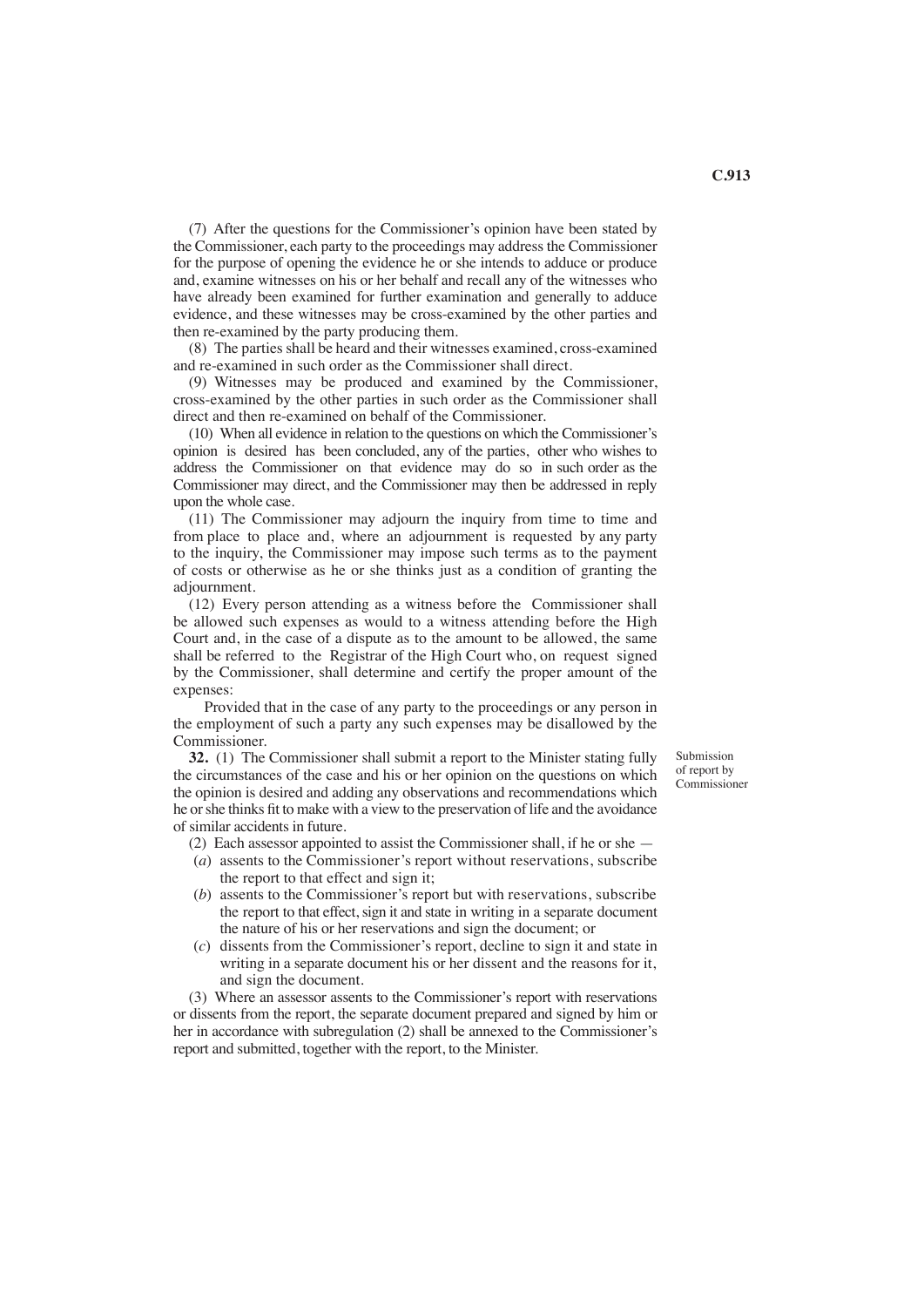Re-opening of public inquiry

(4) The Minister shall, unless in his or her opinion there are good reasons to the contrary, cause the report of the Commissioner, together with the contents of the separate documents, if any, annexed to it in accordance with subregulation (3), to be made public in whole or in part in such manner as he thinks fit.

**33.** (1) The Minister may, in any case where a public inquiry has been held, direct the inquiry to be re-held, either generally or part of it, and the Minister shall do so if —

- (*a*) new and important evidence has been discovered; or
- (*b*) for any reason there is, in his opinion, ground for suspecting that a miscarriage of justice has occurred.

(2) Where the Minister directs any public inquiry to be re-held, he or she may direct that the inquiry shall be re-held either by the Commissioner by whom it was held in the first instance or by a new Commissioner appointed by him or her to re-hold the inquiry.

(3) A public inquiry that is re-held shall be subject to and conducted in accordance with this Part.

#### PART VIII – *General provisions*

Non-disclosure

of records

**34.** (1) Any information collected in the course of an investigation shall not be disclosed or made available to any other person other than in connection with an investigation carried out under these regulations or in compliance with an order of a court of competent jurisdiction.

(2) The information referred to in subregulation (1) shall include but not be limited to the following —

- (*a*) statements taken from persons by the investigation authorities in the course of their investigation;
- (*b*) communication between persons involved in the operation of the aircraft;
- (*c*) medical or private information regarding persons involved in the accident or incident;
- (*d*) cockpit voice recordings and transcripts from such recordings:
- (*e*) recordings and transcriptions of recordings from air traffic control units;
- (*f*) cockpit airborne image recordings and any part or transcripts from such recordings; and
- (*g*) opinions expressed in the analysis of information, including flight recorder information.

(3) A record of the information referred to in subregulation (2) shall be included in the final report, in its appendices or in any other report only when it is relevant to the analysis of the accident or incident.

(4) The names of the persons involved in the accident or incident shall not be disclosed to the public.

**35.** (1) Where the retention of the aircraft involved in an accident or incident, parts of the aircraft or aircraft wreckage, or any contents of the aircraft is no longer necessary for the purposes of an investigation, the Director shall release custody of the aircraft, parts, wreckage or contents of the aircraft to the following person or persons —

- (*a*) if it is a Botswana registered aircraft
	- (i) the owner of the aircraft, parts, wreckage or contents of the aircraft,
	- (ii) where the owner is dead, his or her personal representative, or
	- (iii) a person authorised in writing by the owner or his or her personal representative to take custody on behalf of the owner or the owner's personal representative; or

Release and disposal of aircraft and wreckage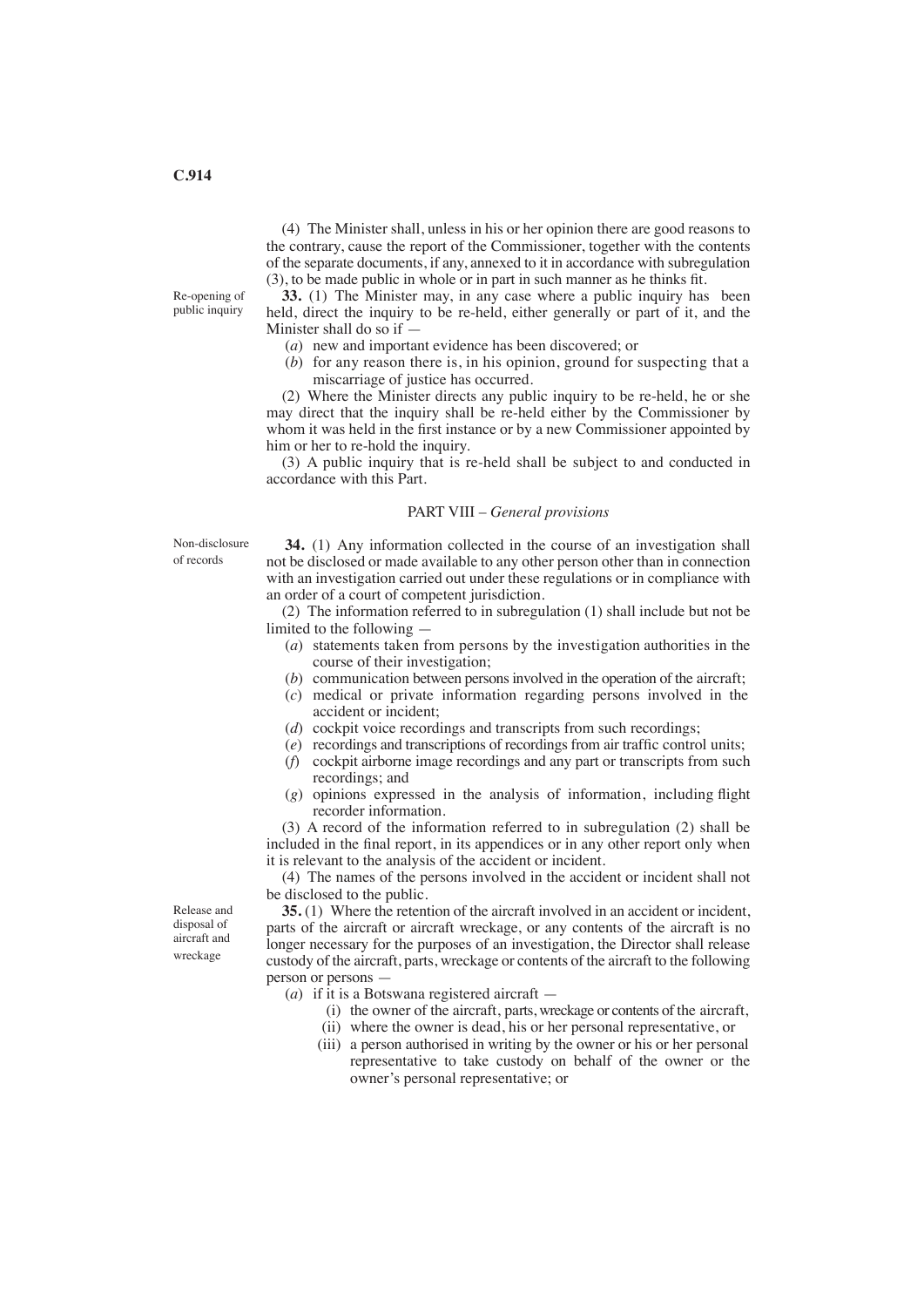- (*b*) in any other case, to the person or persons designated by the State of registry or the State of the operator, as the case may be.
- (2) The Director shall —
- (*a*) where he or she intends to release aircraft wreckage, issue a notice to persons referred to in subregulation (1); or
- (*b*) where such persons cannot be traced, by publishing such notice in at least two daily newspapers of wide circulation in the State of occurrence giving details of the aircraft wreckage and specifying the period during which it should be removed.

(3) The person to whom the notice has been issued may, before the expiry of the notice and for a good cause, apply in writing to the Director for an extension of the period within which the wreckage may be removed.

(4) Where a person to whom the custody of the aircraft, parts, wreckage or contents of the aircraft is to be released fails to take custody within the period specified in the notice, the aircraft, parts, wreckage or contents of the aircraft may be disposed of in such manner as the Director considers fit.

(5) The expenses incurred by the Director in disposing of the aircraft, parts, wreckage or contents of the aircraft shall be recoverable from the owner or operator of the aircraft or both.

**36.** (1) The Director shall, after the completion of the investigation or at any time return the aircraft records or any documents containing factual information concerning an accident or incident to the persons from whom they were obtained, unless they are still required for judicial proceedings or other proceedings.

(2) The records and information referred to in subregulation (1) not claimed by or returned to the persons from whom they were obtained may be disposed of in any manner that the Director considers fit after a period of three years.

**37.** (1) Any person who contravenes the provisions of these regulations Penalties commits an offence and is liable to the fines set out in section 76 of the Act.

(2) Without prejudice to the generality of subregulation (1), a person who commits the following offences is liable to the following penalties not exceeding —

- (*a*) P50 000 or to imprisonment for a term not exceeding six months for failure —
	- (i) to notify or make notification of accident or incident in accordance with regulation 10,
	- (ii) to submit for medical and toxicological examination or to issue samples in accordance with the Act,
	- (iii) to appear for examination or interview, or

(iv) to make a signed statement in accordance with the Act;

(*b*) P100 000 or to imprisonment for a term not exceeding one year for —

- (i) interference with evidence in accordance with the Act, or
- (ii) failure to answer any question or furnish information, or produce any books, papers, documents in accordance with the Act;

Return and disposal of records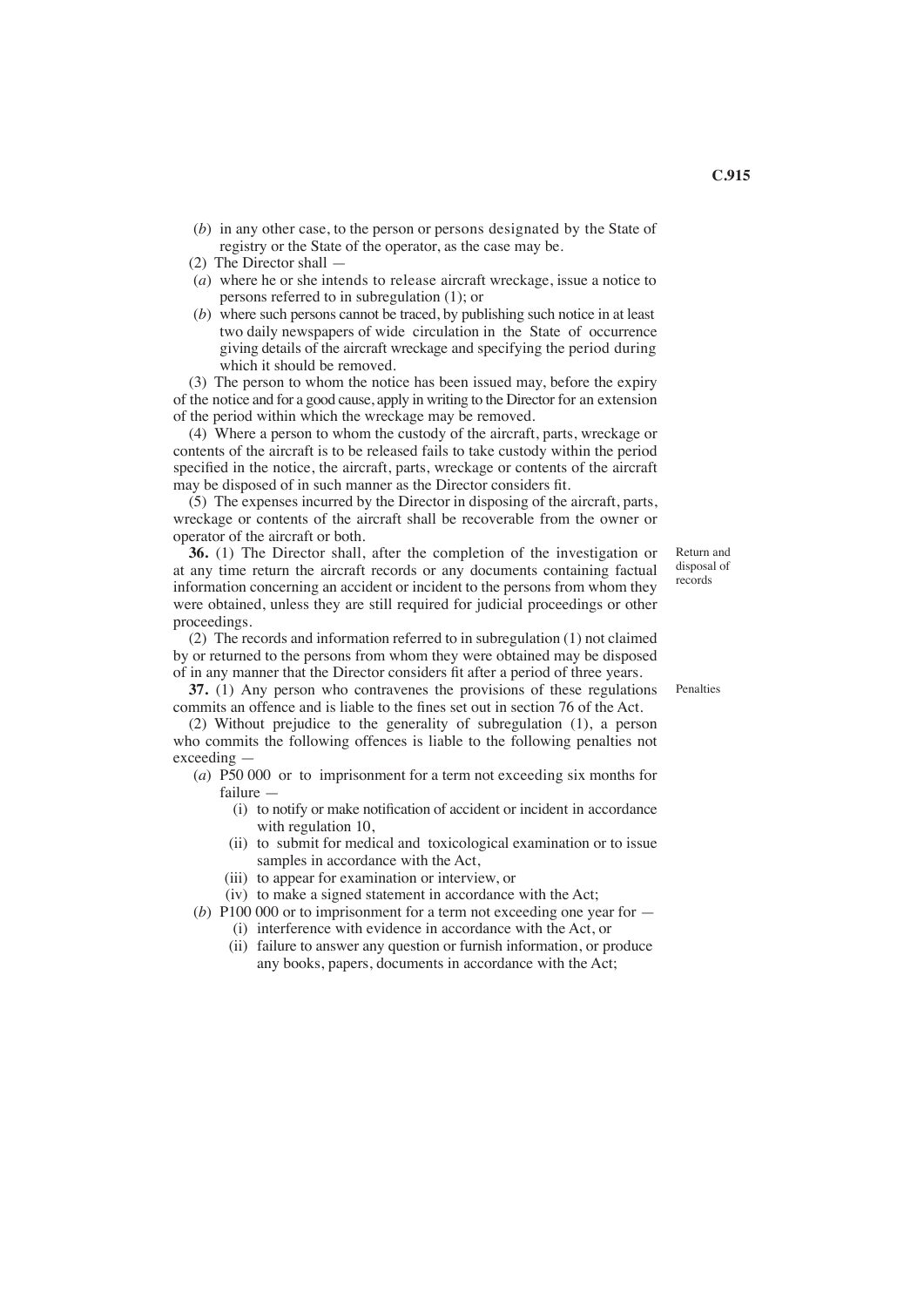- (*c*) P150 000 or to imprisonment for a term not exceeding two years for hindering —
	- (i) access to the contents or wreckage of an aircraft in accordance with the Act,
	- (ii) access to information and records held by the owner or operator, maintenance contractor, hirer, designer, manufacturer, air traffic service, airport operator or Civil Aviation Authority in accordance with the Act,
	- (iii) the removal, testing, taking measures for the preservation of or otherwise deal any aircraft other than an aircraft involved in an accident or incident in accordance with the Act,
	- (iv) the taking possession of, examining, removing, testing or taking measures for the preservation of any object or evidence considered necessary for aircraft investigation in accordance with the Act,
	- (v) the removal of debris or components for examination or analysis purposes in accordance with regulation 7 (1) (*a*), or
	- (vi) access to results of examination of the bodies of victims or tests made on samples taken from the bodies of victims in accordance with the Act; or
- (*d*) P300 000 or to imprisonment for a term not exceeding three years for hindrance from entering and inspecting any place, building or aircraft for the purpose of accident or incident investigation in accordance with the Act.

Revocation and savings

**38.** (1) The Civil Aviation (Investigation of Accidents) Regulations, are hereby revoked.

(2) Notwithstanding subregulation (1), any investigation, review or inquiry commenced under the revoked regulations shall be continued as if it was instituted under these Regulations.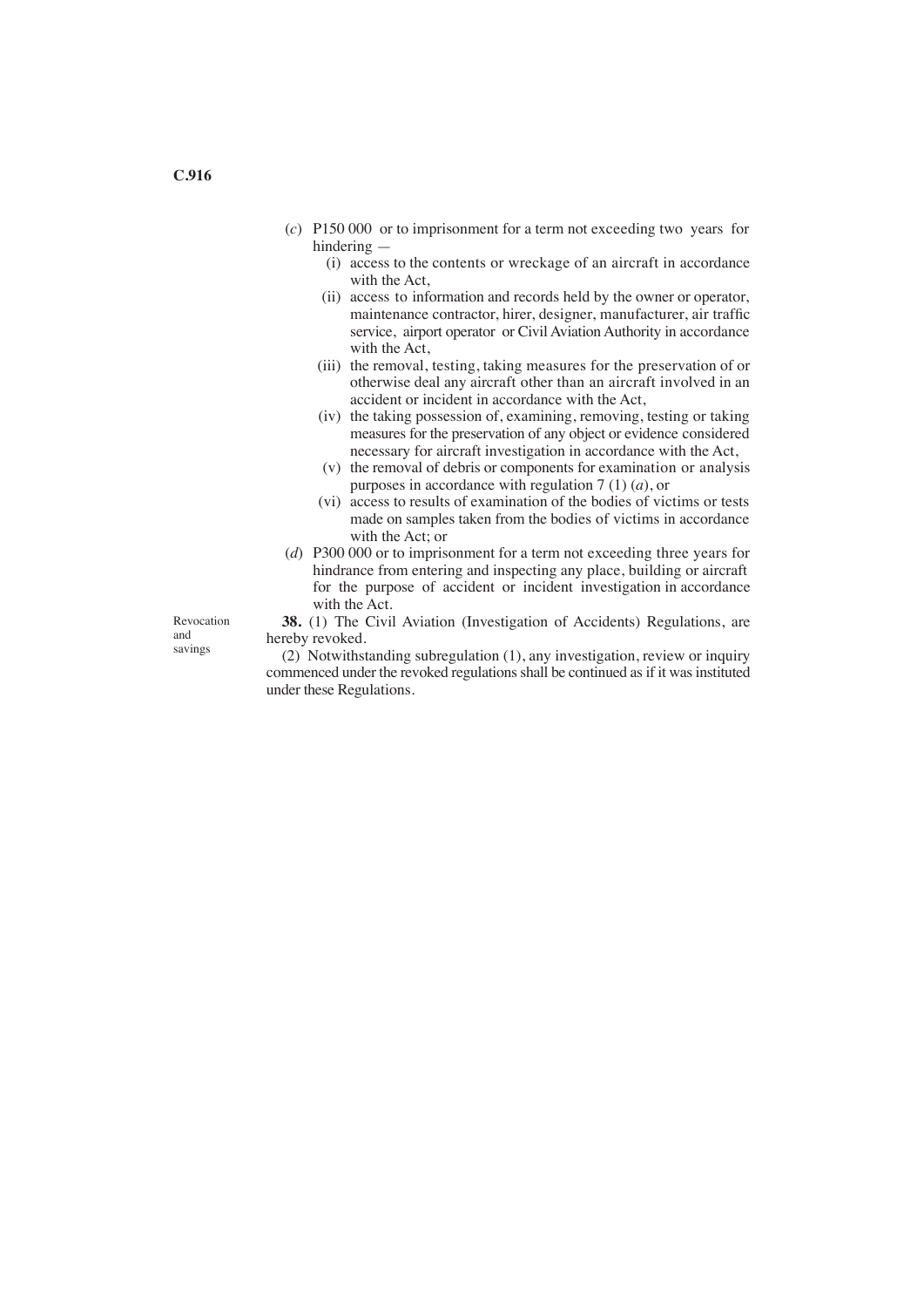## SCHEDULE 1 (*reg. 11 (3))*

# LIST OF EXAMPLES OF SERIOUS INCIDENTS

The following is a list of incidents which are typical examples of incidents that are likely to be serious incidents. The list is not exhaustive and only serves as guidance to the definition of serious incident.

- 1. Near collisions requiring an avoidance manoeuvre to avoid a collision or an unsafe situation or when an avoidance action would have been appropriate.
- 2. Controlled flight into terrain only marginally avoided.
- 3. Aborted take-offs on a closed or engaged runway, on a taxiway or unassigned runway.
- 4. Take-offs from a closed or engaged runway, from a taxiway or unassigned runway.
- 5. Landings or attempted landings on a closed or engaged runway, on a taxiway or unassigned runway.
- 6. Gross failures to achieve predicted performance during take-off or initial climb.
- 7. Fire and smoke in the passenger compartment, in cargo compartments or engine fires, even though such fires were extinguished by the use of extinguishing agents.
- 8. Events requiring the emergency use of oxygen by the flight crew, cabin crew or passengers.
- 9. Aircraft structural failures or engine disintegrations, including uncontained turbine engine failures, not classified as an accident.
- 10. Multiple malfunctions of one or more aircraft systems seriously affecting the operation of the aircraft.
- 11. Flight crew incapacitation in flight.
- 12. Fuel quantity requiring the declaration of an emergency by the pilot.
- 13. Runway incursions classified with severity A as defined in ICAO Doc 9870, Manual on the Prevention of Runway Incursions.
- 14. Take-off or landing incidents such as under-shooting, overrunning or running off the side of runways.
- 15. System failures, weather phenomena, operations outside the approved flight envelope or other occurrences which could have caused difficulties controlling the aircraft.
- 16. Failures of more than one system in a redundancy system mandatory for flight guidance and navigation.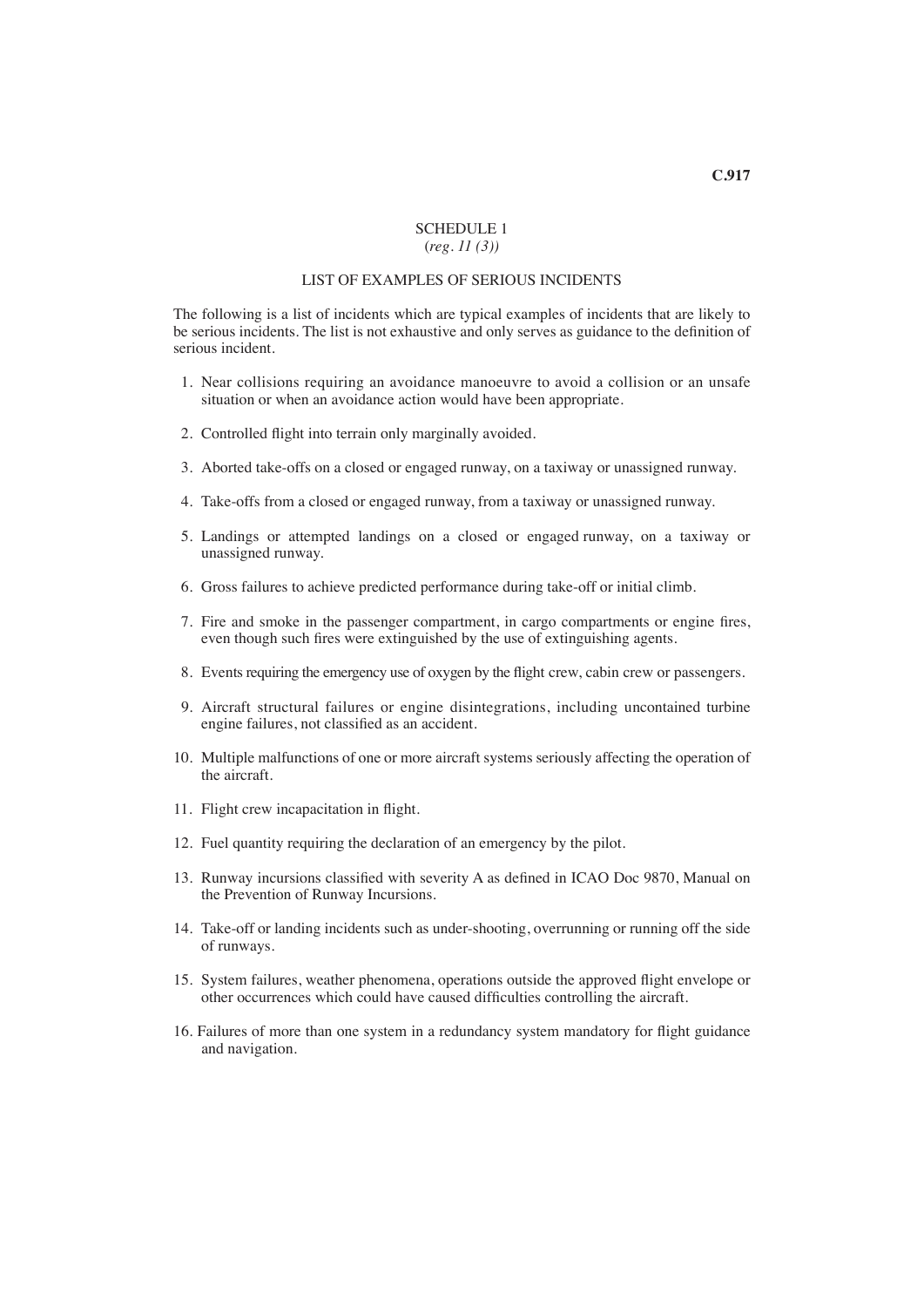## SCHEDULE 2 *(reg. 22 (7))*

# **FORMAT OF THE FINAL REPORT**

#### **FORMAT**

## *Title*

The final report begins with a title comprising of the name of the operator, manufacturer, model, nationality and registration marks of the aircraft; place and date of the accident or incident.

#### *Synopsis*

A synopsis should describe briefly all relevant information regarding notification of an accident to national and foreign authorities, identification of the accident investigation authority and accredited representation, organisation of the investigation, authority releasing the report and date of publication; and concluding with a brief résumé of the circumstances leading to the accident.

## *Body*

The body of the final report comprises of the following main headings —

- 1. Factual information
- 2. Analysis
- 3. Conclusions
- 4. Safety recommendations

## *Appendices*

Include as appropriate.

*Note: In preparing a final report using this format ensure that —*

- *(a) all information relevant to an understanding of the factual information, analysis and conclusions is included under each appropriate heading.*
- *(b) where information in respect of any of the items in Factual information is not available, or is irrelevant to the circumstances leading to the accident, a note to this effect is included under the appropriate sub-headings.*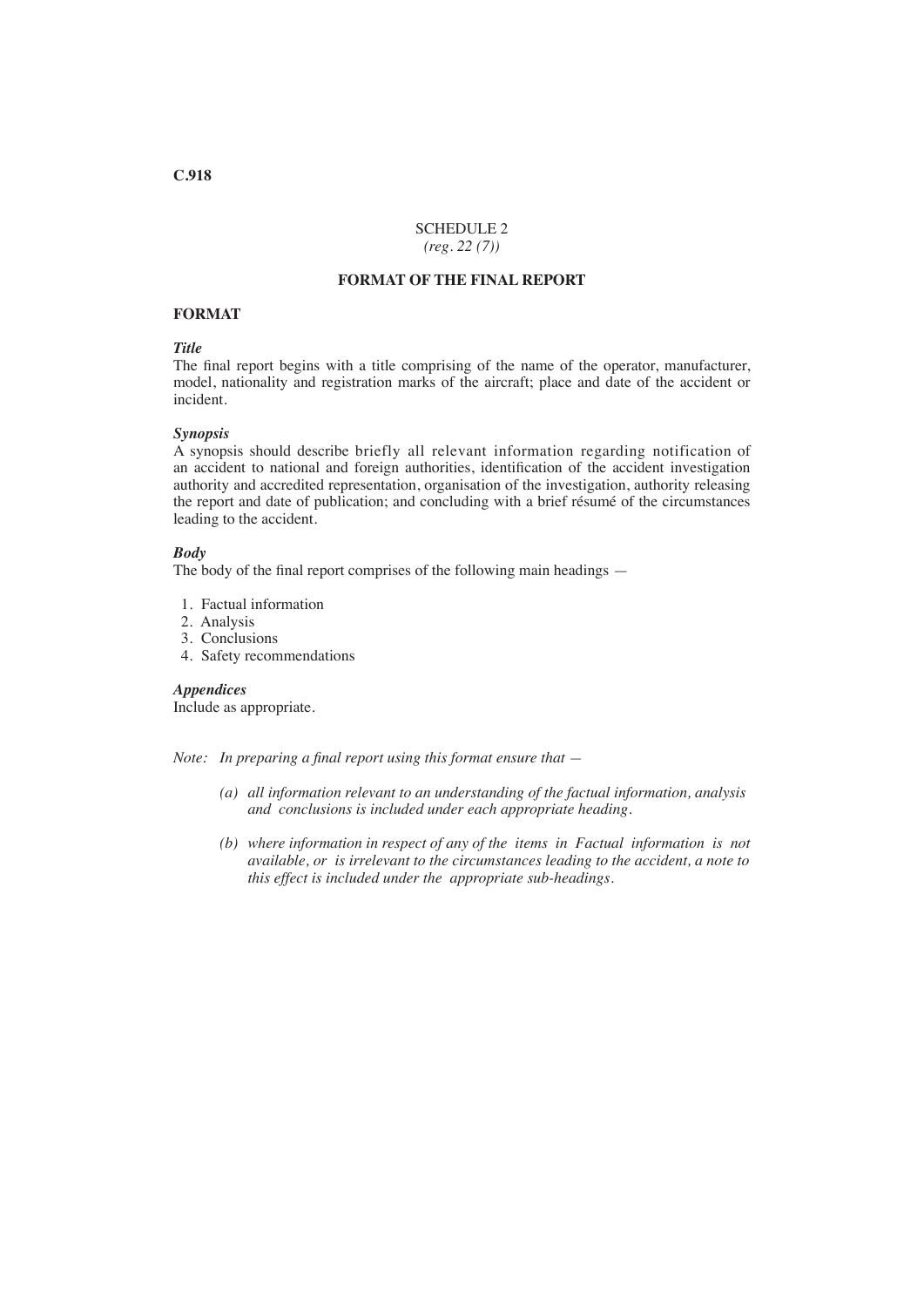Each heading consisting of a number of sub-headings as outlined in the following —

# 1. **FACTUAL INFORMATION**

- 1.1 *History of the flight* A brief narrative giving the following information —
- 1.1.1 Flight number, type of operation, last point of departure, time of departure (local time or UTC) and point of intended landing.
- 1.1.2 Flight preparation, description of the flight and events leading to the accident including reconstruction of the significant portion of the flight path if appropriate.
- 1.1.3 Location (latitude, longitude, elevation) and time of the accident (local time or UTC), whether day or night.

## 1.2 *Injuries to persons* A completion of the following in numbers —

- 1.2.1 Injuries to crew, passengers and others Fatal Serious Minor/None
- *Note: Fatal injuries include all deaths determined to be a direct result of injuries sustained in the accident. Serious injury is defined in regulation 2.*

# 1.3 *Damage to aircraft*

 This includes a brief statement of the damage sustained by an aircraft in the accident (destroyed, substantially damaged, slightly damaged, no damage).

- 1.4 *Other damage* This covers a brief description of the damage sustained by objects other than the aircraft.
- 1.5 *Personal information* This includes the following —
- 1.5.1 Pertinent information concerning each of the flight crew members including age, validity of licences, ratings, mandatory checks, flying experience (total and on type) and relevant information on duty time.
- 1.5.2 Brief statement of qualifications and experience of other crew members.
- 1.5.3 Pertinent information regarding other personnel such as air traffic services, maintenance, etc., when relevant.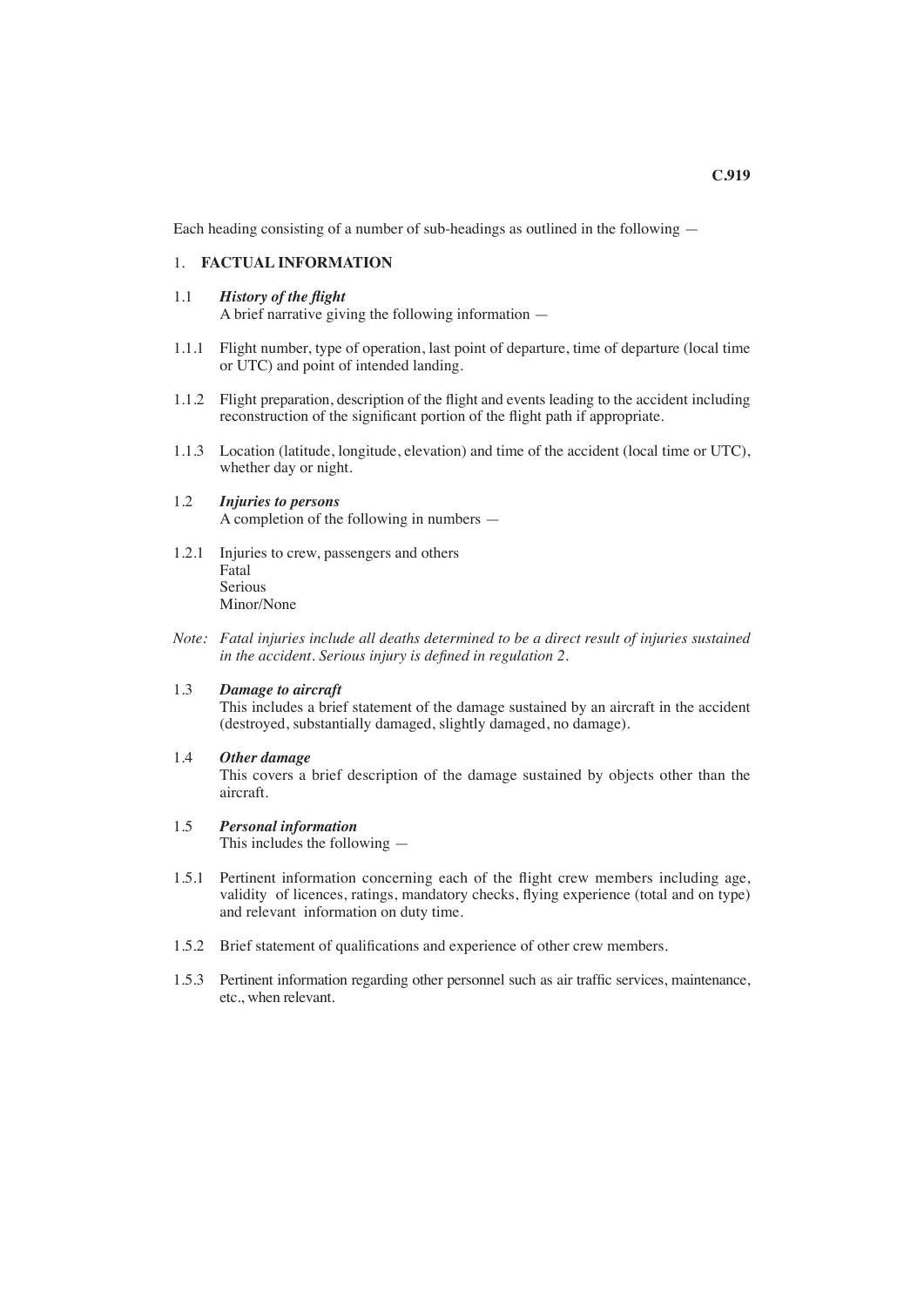**C.920**

# 1.6 *Aircraft information*

This includes the following —

- 1.6.1 Brief statement on airworthiness and maintenance of the aircraft (indication of deficiencies).
- 1.6.2 Brief statement on performance, if relevant, and whether the mass and centre of gravity were within the prescribed limits during the phase of operation related to the accident. (If not and if of any bearing on the accident, give details.)
- 1.6.3 Type of fuel used.
- 1.7 *Meteorological information* This includes the following —
- 1.7.1 Brief statement on the meteorological conditions appropriate to the circumstances including both forecast and actual conditions, and the availability of meteorological information to the crew.
- 1.7.2 Natural light conditions at the time of the accident (sunlight, moonlight, twilight, etc.).

## 1.8 A*ids to navigation*

 This includes pertinent information on navigation aids available including landing aids such as ILS, MLS, NDB, PAR, VOR, visual ground aids, etc., and their effectiveness at the time.

## 1.9 *Communications*

 This includes pertinent information on aeronautical mobile and fixed service communications and their effectiveness.

#### 1.10 *Aerodrome information*

 This includes pertinent information associated with the aerodrome, its facilities and condition, or with the take-off or landing area if other than an aerodrome.

#### 1.11 *Flight recorders*

This includes location of the flight recorder installations in the aircraft, their condition on recovery and pertinent data available.

## 1.12 *Wreckage and impact information*

 This includes general information on the site of the accident and the distribution pattern of the wreckage; detected material failures or component malfunctions. Details concerning the location and state of the different pieces of the wreckage are not normally required unless it is necessary to indicate a break-up of the aircraft prior to impact. Diagrams, charts and photographs may be included in this section or attached in the Appendices.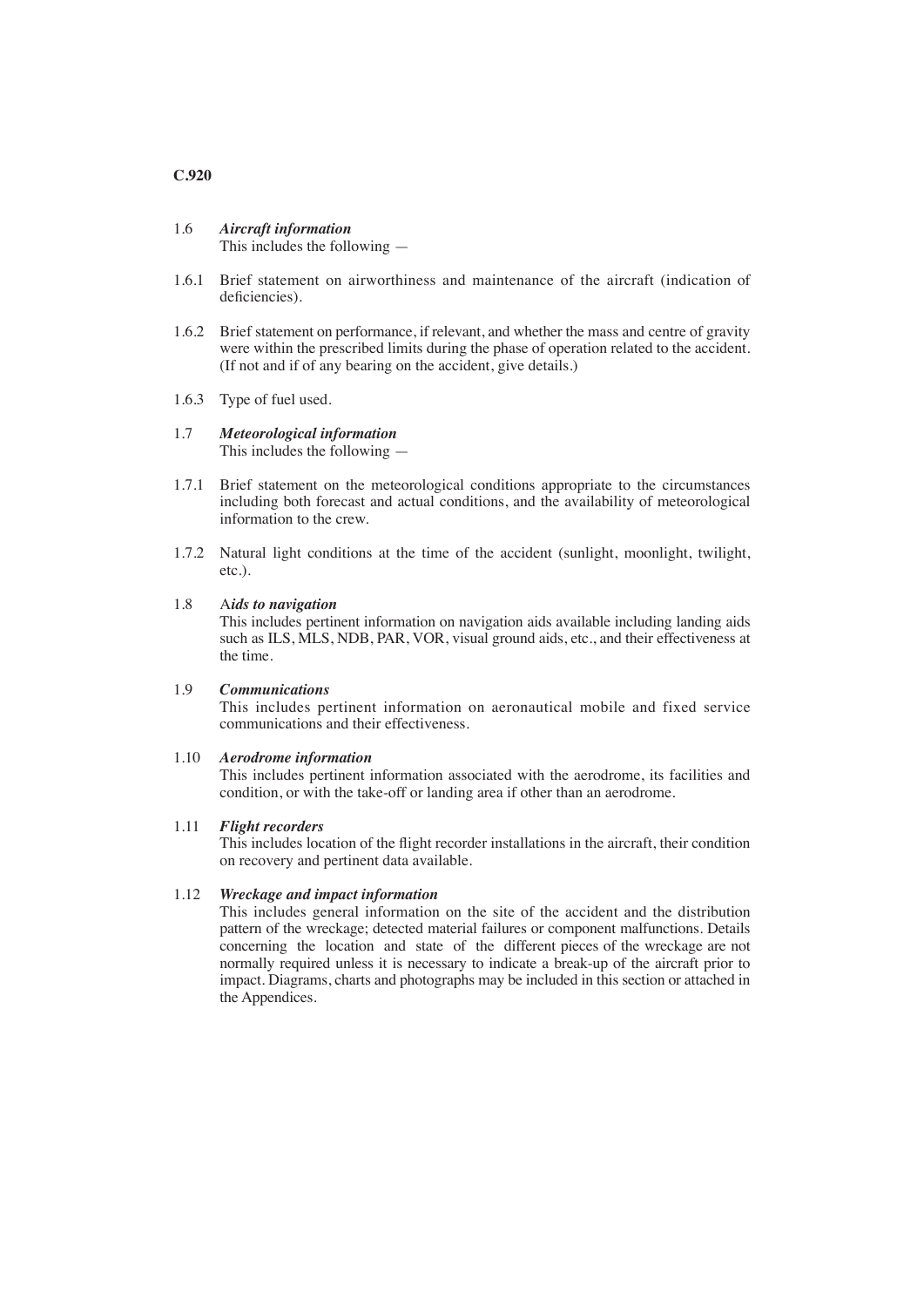This includes brief description of the results of the investigation undertaken and the pertinent data available.

*Note: Medical information related to flight crew licences should be included in personnel information.*

#### 1.14 *Fire*

If fire occurred, include information on the nature of the occurrence and of the fire fighting equipment used and its effectiveness.

#### 1.15 *Survival aspects*

 This includes brief description of search, evacuation and rescue, location of crew and passengers in relation to injuries sustained and failure of structures such as seats and seatbelt attachment.

#### 1.16 *Tests and research*

This includes brief statements regarding the results of tests and research.

## 1.17 *Organisational and management information*

 This includes pertinent information concerning the organisation and their management involved in influencing the operation of the aircraft. The organisations include, for example, the operator, the air traffic services, airway, aerodrome and weather service agencies; and the regulatory authority. The information can include, but not limited to, organisational structure and functions, resources, economic status, management policies and practices and regulatory framework.

## 1.18 *Additional information*

This includes relevant information not already included in 1.1 to 1.17.

# 1.19 *Useful or effective investigation techniques*

 When useful or effective investigation techniques have been used during an investigation, briefly indicate the reason for using these techniques and refer to the main features as well as describing the results under the appropriate sub-headings 1.1 to 1.18.

## 2. **ANALYSIS**

Analyse, as appropriate, only the information documented in Factual information and which is relevant to the determination of conclusions and causes.

# 3. **CONCLUSIONS**

List the findings and causes established in the investigation. The list of causes should include both the immediate and the deeper systemic causes.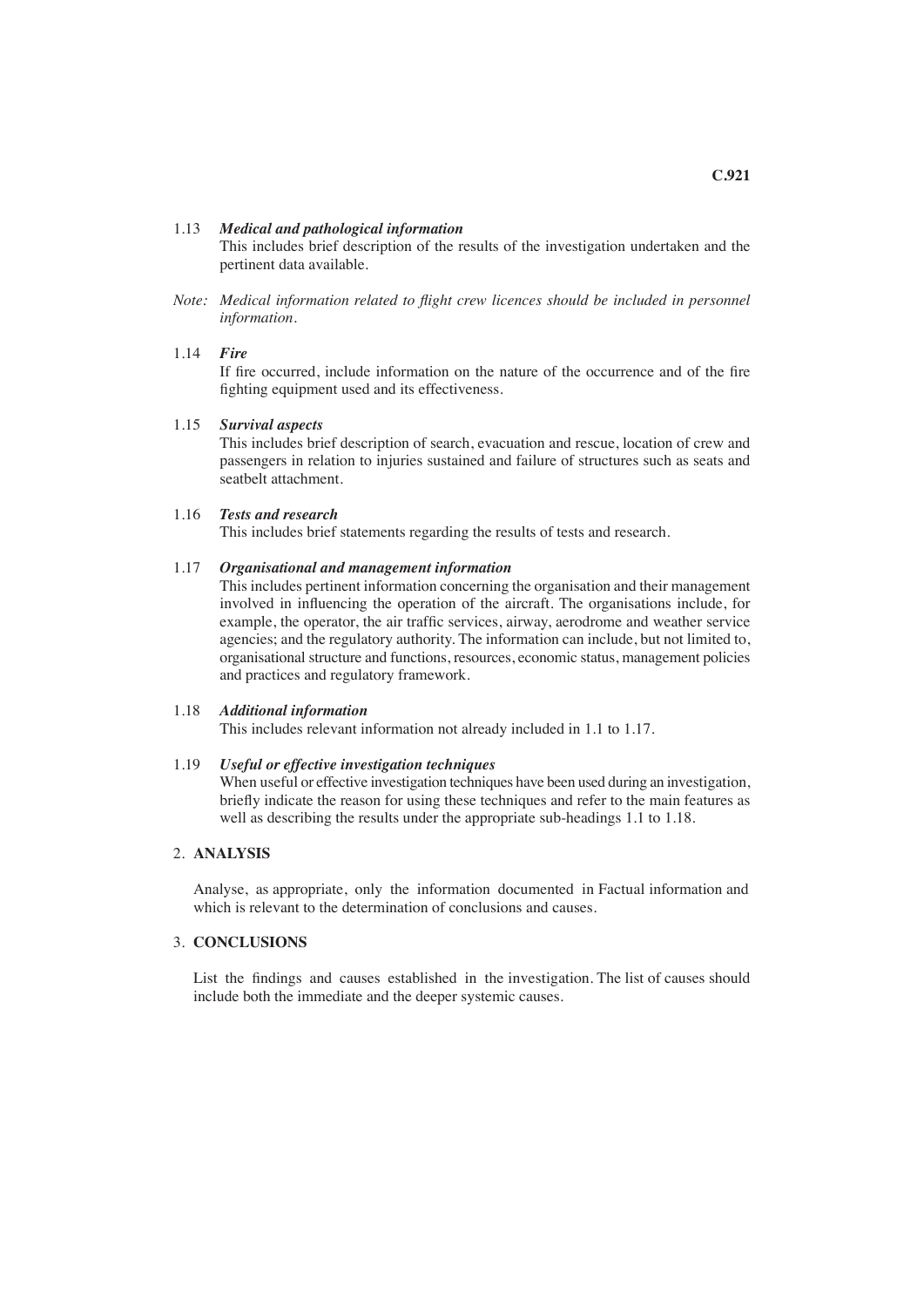# **C.922**

## 4. **SAFETY RECOMMENDATIONS**

As appropriate, briefly state any recommendations made for the purpose of accident prevention and any resultant corrective action.

# 5. **APPENDICES**

Include, as appropriate, any other pertinent information considered necessary for the understanding of the report.

MADE this 23rd day of November, 2012.

NONOFO MOLEFHI, *Minister of Transport and Communications.*

*L7/2/57 XXIV (12)*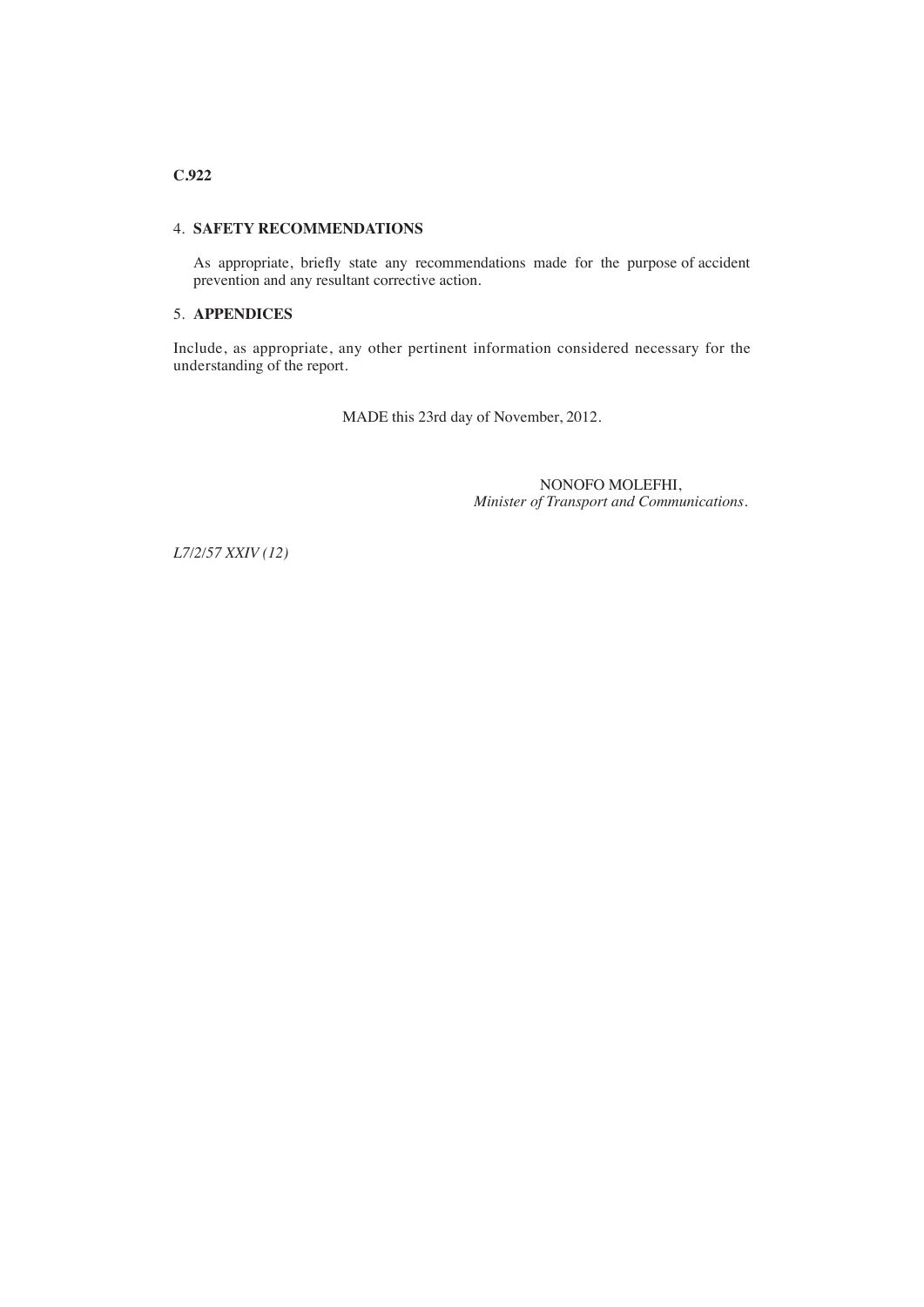*Statutory Instrument No. 100 of 2012*

# CUSTOMS AND EXCISE DUTY ACT (Cap. 50:01)

## **CUSTOMS AND EXCISE DUTY (AMENDMENT OF SCHEDULE) (NO. 21) NOTICE, 2012**

(*Published on 21st December, 2012*)

IN EXERCISE of the powers conferred on the Minister of Finance and Development Planning by sections 54 and 55 of the Customs and Excise Duty Act, the Schedules to the Act are proposed to be amended to the extent set out in the Schedule below —

#### **By the insertion of the following:**

| <b>ITEM</b> | <b>TARIFF</b><br><b>HEADING</b> | <b>CODE</b> | C<br>D | <b>DESCRIPTION</b>                                                                                                                                                                                                                                                                                                                                                                       | <b>REBATE</b><br><b>ITEMS</b> | <b>IMPORTED</b><br><b>FROM OR</b><br><b>ORIGINA-</b><br><b>TING IN</b><br><b>CHINA</b> | <b>RATE OF</b><br><b>ANTI</b><br><b>DUMPING</b><br><b>DUTY</b> |
|-------------|---------------------------------|-------------|--------|------------------------------------------------------------------------------------------------------------------------------------------------------------------------------------------------------------------------------------------------------------------------------------------------------------------------------------------------------------------------------------------|-------------------------------|----------------------------------------------------------------------------------------|----------------------------------------------------------------|
| 210.52      | 7318.15                         | 02.06       | 61     | Fully threaded screws with<br>hexagon heads, (excluding<br>those of stainless steel) with<br>a thread diameter of 6 mm or<br>more but not exceeding 36 mm<br>and a length of 10 mm or more<br>but not exceeding 400 mm<br>manufactured and exported<br>by Ningbo JindingFastening<br>Piece Co. Lt.                                                                                       |                               | China                                                                                  | 19.3%                                                          |
| 210.52      | 7318.15                         | 03.06       | 66     | Fully threaded screws with<br>hexagon heads, (excluding<br>those of stainless steel) with<br>a thread diameter of 6 mm or<br>more but not exceeding 36<br>mm and a length of 10 mm<br>or more but not exceeding<br>400 mm manufactured by<br>Zhejiang Laibao Precision<br>Technology Co. Ltd., exported<br>by Shangai Wisechain Fasteners<br>Ltd. and Shanghai Wisechain<br>Trading Ltd. |                               | China                                                                                  | 11.09%                                                         |